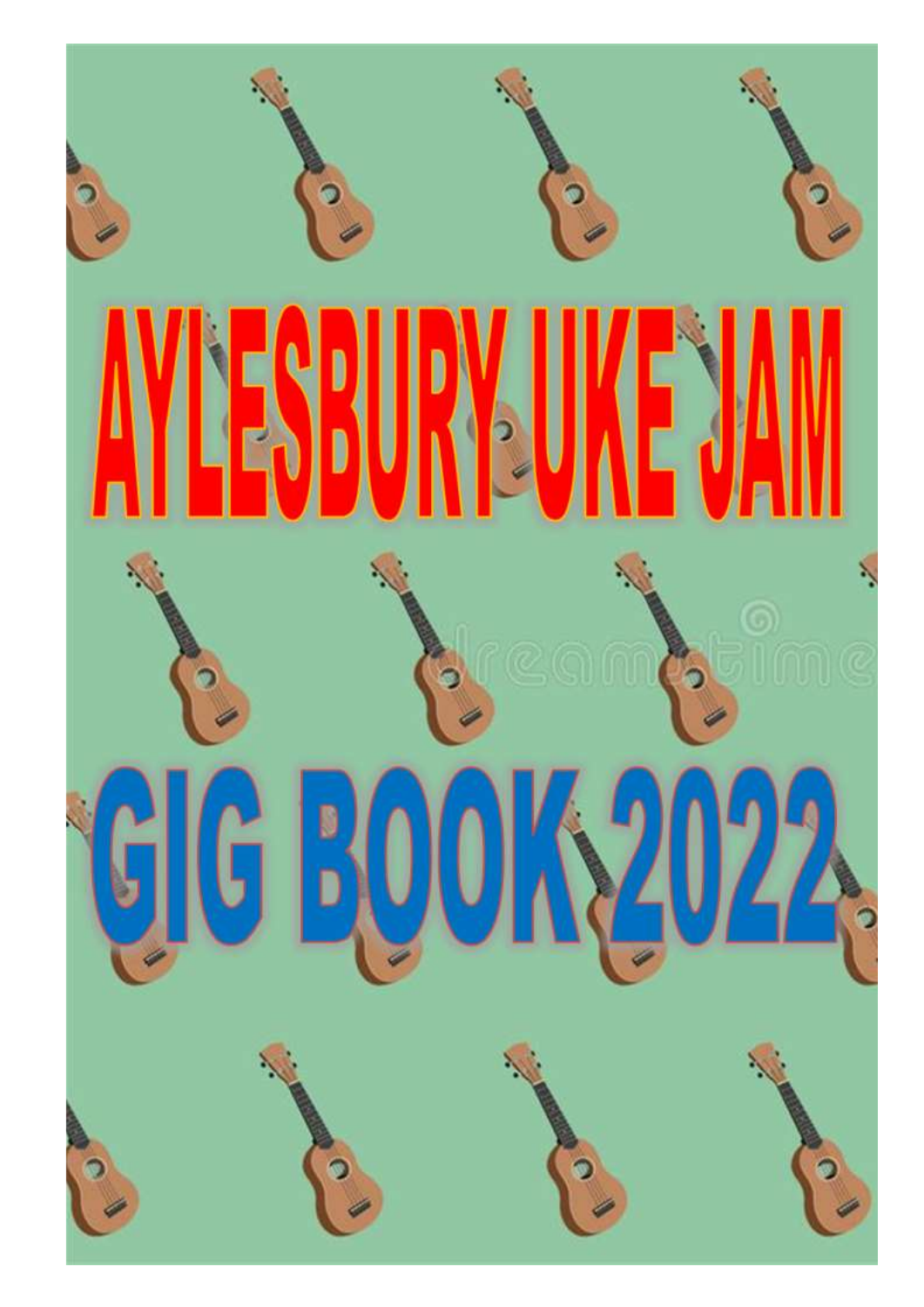### **EIGHT DAYS A WEEK**

**[C] [D7] [F] [C]** 

**[C]** Ooh I need your **[D7]** love babe **[F]** guess you know it's **[C]** true **[C]** Hope you need my **[D7]** love babe **[F]** just like I need **[C]** you **[Am]** Hold me **[F]** love me **[Am]** hold me **[D7]** love me **[C]** Ain't got nothing but **[D7**] love babe **[F]** eight days a **[C]** week

**[C]** Love you every **[D7]** day girl **[F]** always on my **[C]** mind **[C]** One thing I can **[D7]** say girl **[F]** love you all the **[C]** time **[Am]** Hold me **[F]** love me **[Am]** hold me **[D7]** love me **[C]** Ain't got nothing but **[D7]** love babe **[F]** eight days a **[C]** week

**[G]** Eight days a week I **[Am]** love you **[D7]** Eight days a week is **[F]** not enough to **[G7]** show I care

**[C]** Ooh I need your **[D7]** love babe **[F]** guess you know it's **[C]** true **[C]** Hope you need my **[D7]** love babe **[F]** just like I need **[C]** you **[Am]** Hold me **[F]** love me **[Am]** hold me **[D7]** love me **[C]** Ain't got nothing but **[D7**] love babe **[F]** eight days a **[C]** week

**[G]** Eight days a week I **[Am]** love you **[D**7] Eight days a week is **[F]** not enough to **[G7]** show I care

**[C]** Love you every **[D7]** day girl **[F]** always on my **[C]** mind **[C]** One thing I can **[D7]** say girl **[F]** love you all the **[C]** time **[Am]** Hold me **[F]** love me **[Am]** hold me **[D7]** love me **[C]** Ain't got nothing but **[D7]** love babe **[F]** eight days a **[C]** week

**[F]** Eight days a **[C]** week **[F]** eight days a **[C]** week **[C] [D7] [F] [C]**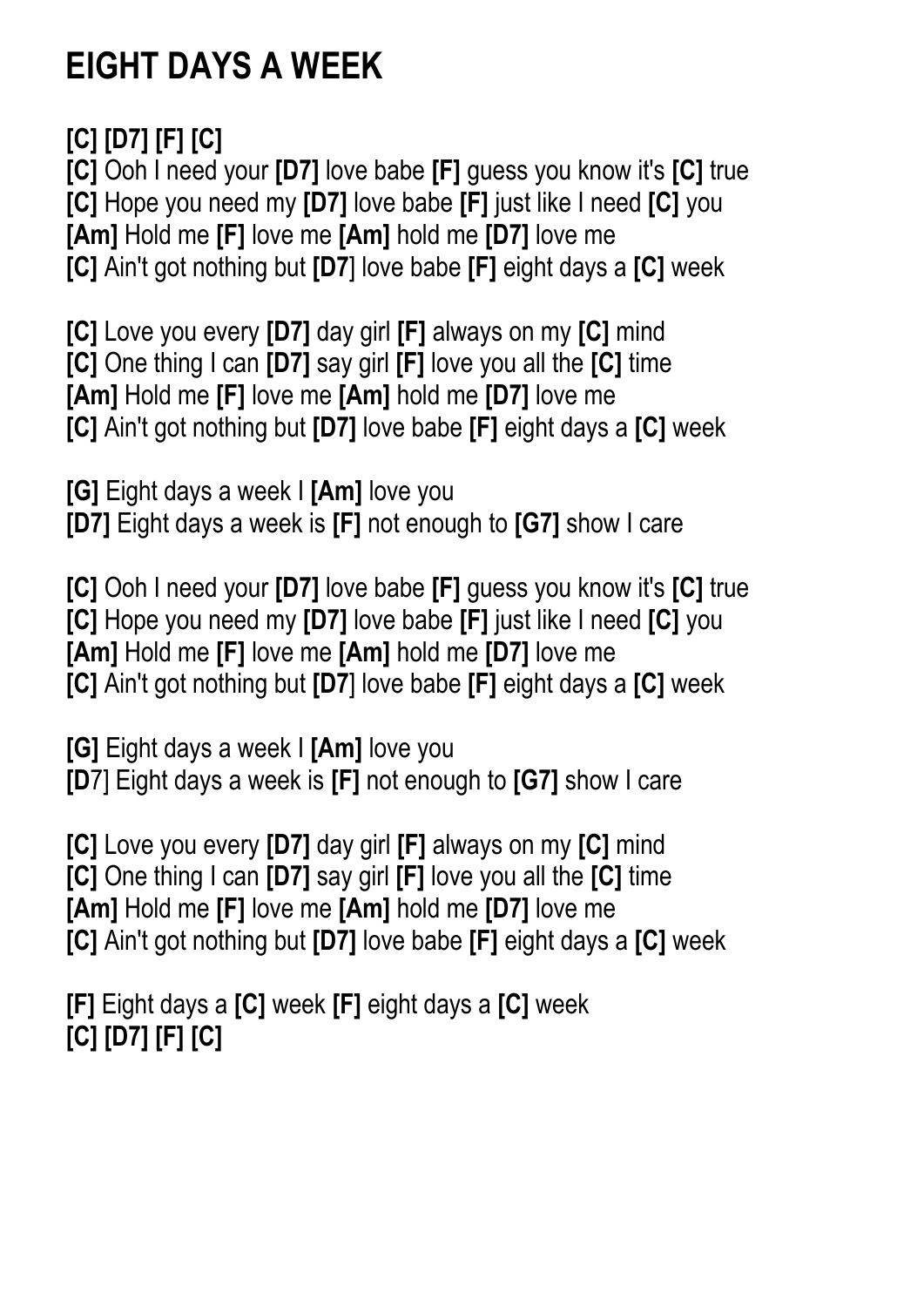# **RETURN TO SENDER**

**[C]** I gave a letter to the [**Am**] postman, [**Dm**] he put in his [**G7**] sack. [**C**] Bright and early next [**Am**] morning, he [**Dm**] brought my [**G7**] letter [**C**] back.

She wrote upon it. [**F**] Return to [**G7**] sender, [**F**] address un-[**G7**] known, [**F**] no such [**G7**] number, [**C**] no such zone. [**C7**] [**F**] We had a [**G7**] quarrel, [**F**] a lovers [**G7**] spat. [**D7**] I write I'm sorry but my letter keeps coming [**G7**] back.

[**C**] So then I dropped it in the [**Am**] mailbox, [**Dm**] and sent it Special [**G7**] D. [**C**] Bright and early next [**Am**] morning, it [**Dm**] came right [**G7**] back to [**C**] me

She wrote upon it. [**F**] Return to [**G7**] sender, [**F**] address un-[**G7**] known, [**F**] no such [**G7**] number, [**C**] no such zone. [**C7**]

[**F**] This time I'm gonna take it myself and put it right in her [**C**] hand. And [**D7**] if it comes back the very next day, [**G7**] Then I'll understand …

… the writing on it. [**F**] Return to [**G7**] sender, [**F**] address un-[**G7**] known, [**F**] no such [**G7**] number, [**C**] no such zone. [**C7**] [**F**] Return to [**G7**] sender [**F**] Return to [**G7**] sender [**F**] Return to [**G7**] sender [**C**]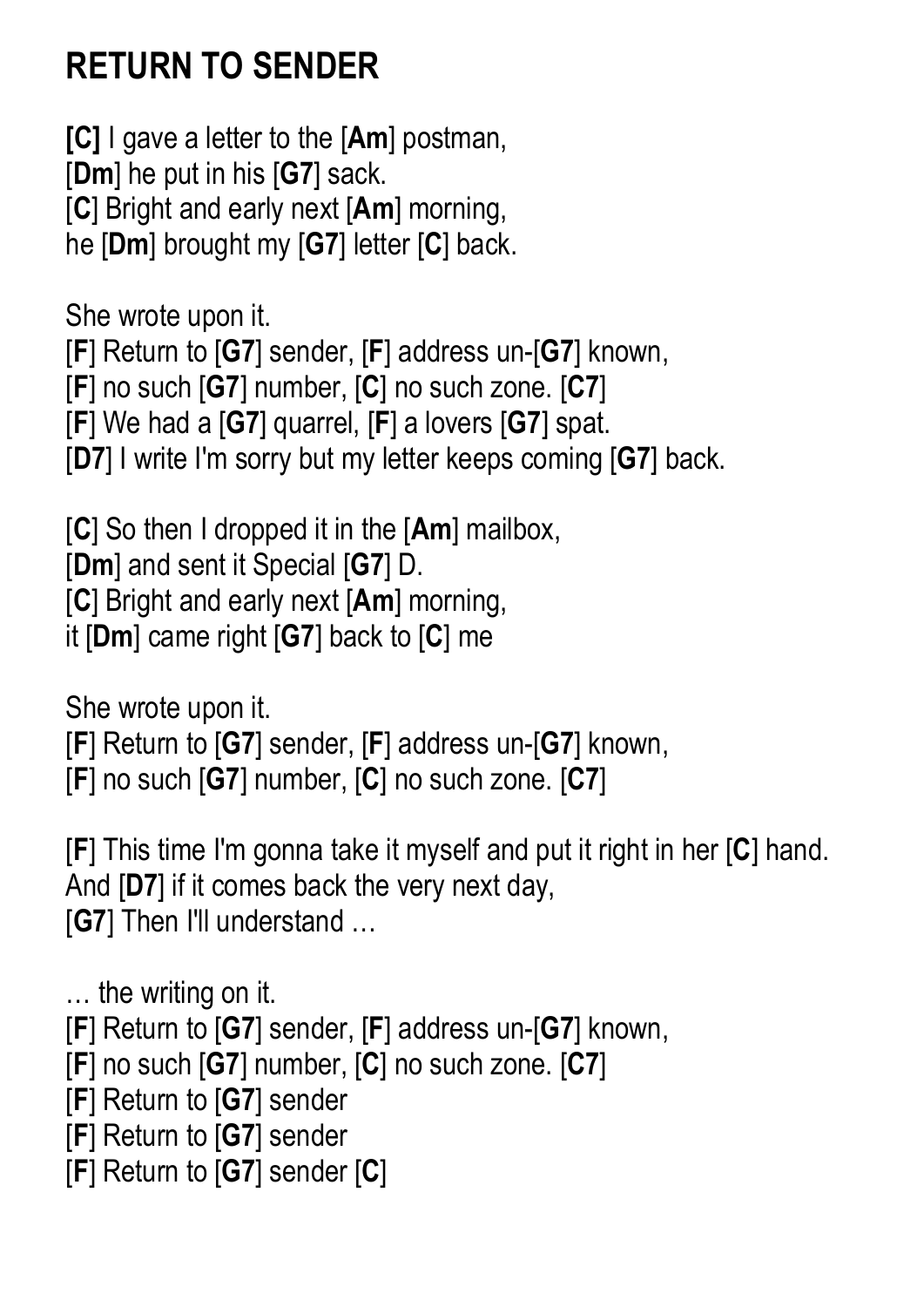# **JOLENE**

**[Am] Jolene, [C] Jolene, [G] Jolene, [Am] Jolene I`m [G] begging of you [Em] please don't take my man [Am] [Am] Jolene, [C] Jolene, [G] Jolene, [Am] Jolene [G] Please don`t take him [Em] just because you [Am] can**

Your [**Am**] beauty is be-[**C**]yond compare With [**G**] flaming locks of [**Am**] auburn hair With [**G**] ivory skin and [**Em**] eyes of emerald [**Am**] green Your [**Am**] smile is like a [**C**] breath of spring Your [**G**] voice is soft like [**Am**] summer rain And [**G**] I cannot com-[**Em**]pete with you, Jo-[**Am**]lene

He [**Am**] talks about you [**C**] in his sleep There`s [**G**] nothing I can [**Am**] do to keep From [**G**] crying when he [**Em**] calls your name, Jo-[**Am**]lene And [**Am**] I can easily [**C**] understand How [**G**] you could easily [**Am**] take my man But you [**G**] don`t know what he [**Em**] means to me, Jo-[**Am**]lene

### **CHORUS**

[**Am**] You could have your [**C**] choice of men But [**G**] I could never [**Am**] love again [**G**] He`s the only [**Em**] one for me, Jo-[**Am**]lene [**Am**]I had to have this [**C**] talk with you My [**G**] happiness de-[**Am**]pends on you And [**G**] whatever you de-[**Em**]cide to do, Jo-[**Am**]lene

**CHORUS**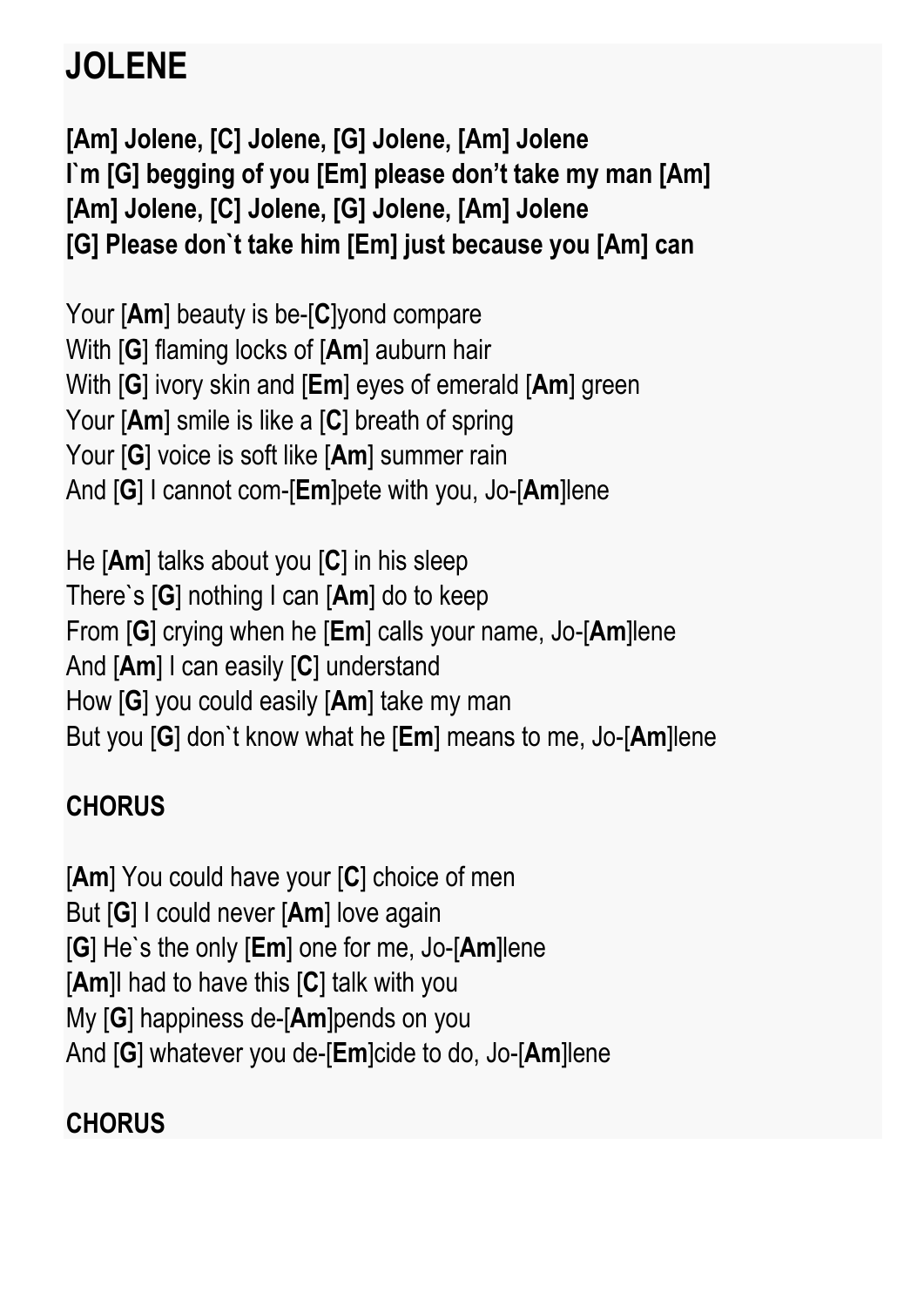# **THESE BOOTS ARE MADE FOR WALKING**

#### **[C] (Bass line)**

[**C**] You keep saying you've got something for me Something you call love, but confess [**F**] You've been messin' where you shouldn't have been a messin' And now [**C**] someone else is getting' all your best

These [**Eb**] boots are made for [**C**] walking. And [**Eb**] that's just what they'll [**C**] do. And [**Eb**] one of these days these [**C**] boots are gonna walk all over you. **[C] (Bass line)**

[**C**] You keep lying when you oughta be truthin' And you keep losing when you oughta not bet [**F**] You keep samin' when you oughta be changin' Now what's [**C**] right is right but you ain't been right yet

These [**Eb**] boots are made for [**C**] walking.

And [**Eb**] that's just what they'll [**C**] do.

And [**Eb**] one of these days these [**C**] boots are gonna walk all over you.

#### **[C] (Bass line)**

[**C**] You keep playin' where you shouldn't be playin' And you keep thinkin'' that you'll never get burnt. Ha! [**F**] I just found me a brand new box of matches, yeah And [**C**] what he knows you ain't had time to learn

These [**Eb**] boots are made for [**C**] walking. And [**Eb**] that's just what they'll [**C**] do. And [**Eb**] one of these days these [**C**] boots are gonna walk all over you. **[C] (Bass line)**

[**C**] Are you ready boots - start walking!

#### **Eb=0331**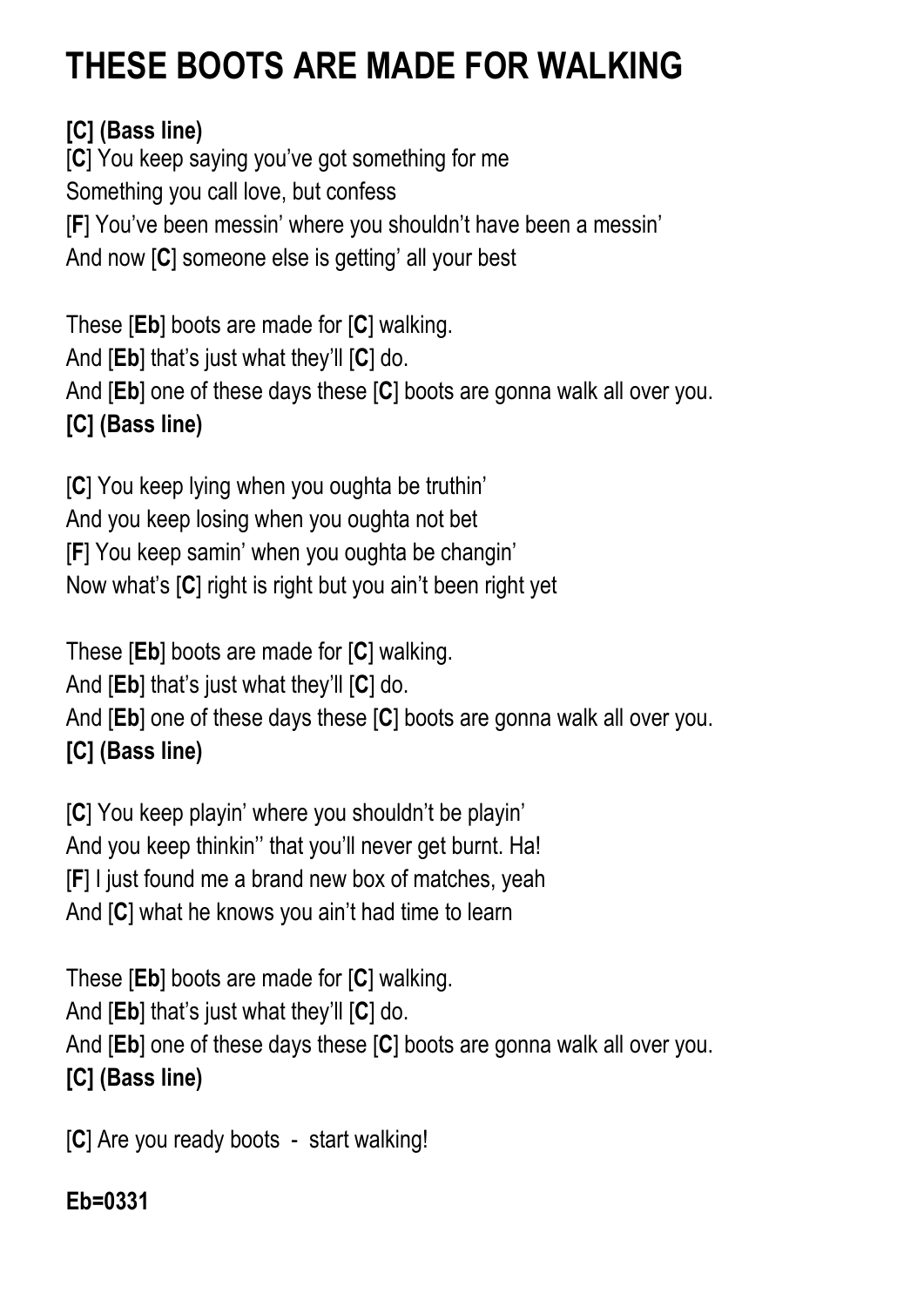# **COUNTRY ROADS**

**[G]** Almost heaven **[Em]** West Virginia

**[D]** Blue Ridge mountains **[C]** Shenandoah **[G]** River

**[G]** Life is old there **[Em]** older than the trees

**[D]** Younger than the mountains **[C]** growing like a **[G]** breeze

### **CHORUS:**

**[G]** Country roads, take me **[D]** home To the **[Em]** place, I be**[C]**long West Vir**[G]**ginia, mountain **[D]** momma Take me **[C]** home, country **[G]** roads

**[G]** All my memories **[Em]** gather round her **[D]** Miner's lady **[C]** stranger to blue **[G]** water

**[G]** Dark and dusty **[Em]** painted on the sky

**[D]** Misty taste of moonshine **[C]** tear drop in my **[G]** eye

### **CHORUS**

**[Em]** I hear her **[D]** voice In the **[G]** mornin' hours she calls me The **[C]** radio re**[G]**minds me of my **[D]** home far away And **[Em]** drivin' down the **[F]** road I get the **[C]** feelin' That I **[G]** should have been home **[D]** yesterday yester**[D7]**day

### **CHORUS**

Take me **[D]** home country **[G]** roads **(x2)**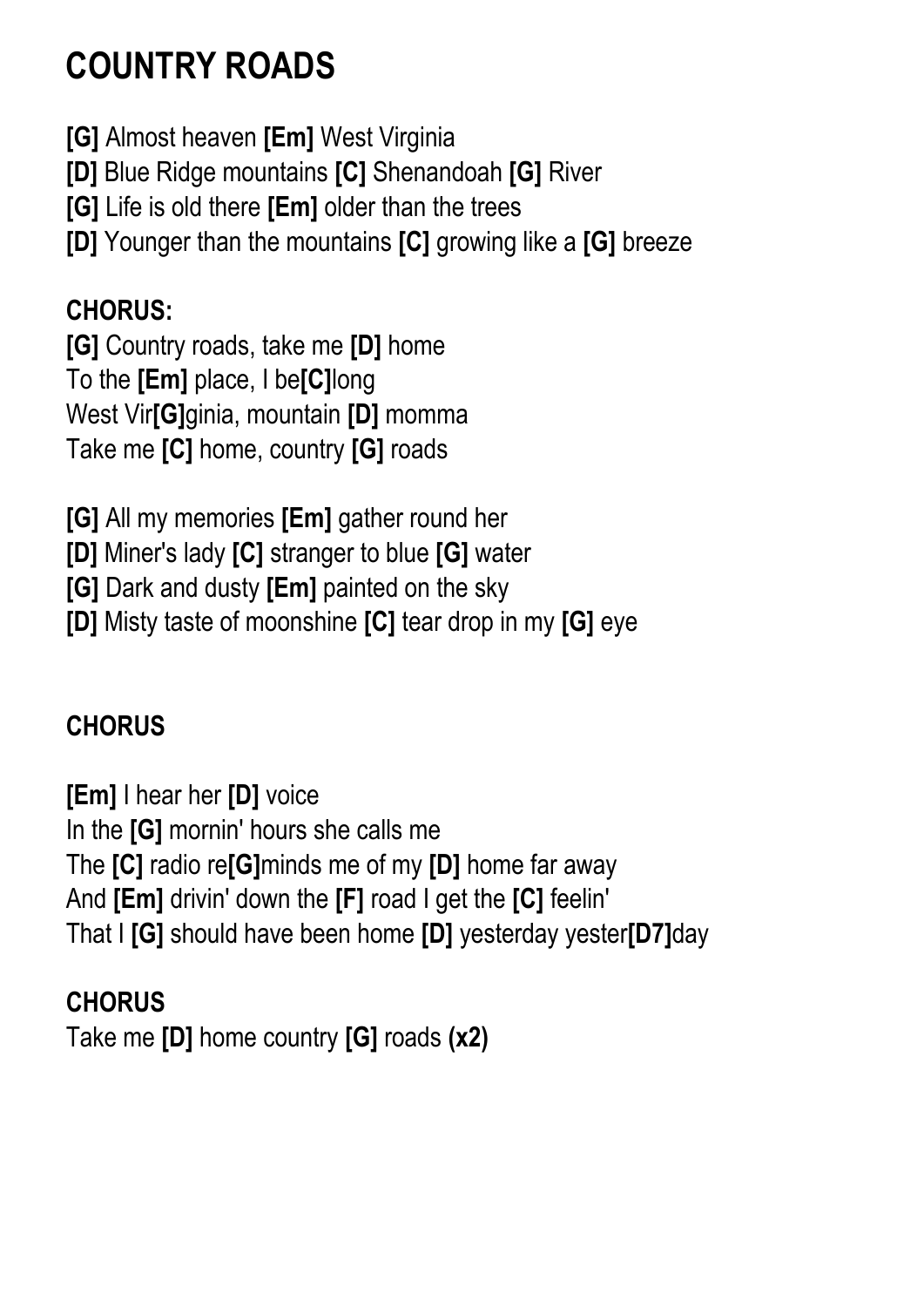# **ROCK AROUND THE CLOCK**

**[G]** One, two, three o'clock, four o'clock rock

**[G]** Five, six, seven o'clock, eight o'clock rock

**[G]** Nine, ten, eleven o'clock, twelve o'clock rock

**[G]** We're gonna rock around the clock tonight.

**[G]** Put your glad rags on and join me hon', We'll have some fun when the clock strikes one, We're gonna **[C]** rock around the clock tonight We're gonna **[G]** rock, rock, rock 'til broad daylight We're gonna **[D]** rock, gonna rock **[C]** around the clock to-**[G]**night

**[G]** When the clock strikes two and three and four, If the band slows down we'll yell for more We're gonna **[C]** rock **etc**

**[G]** When the clock chimes ring five and six and seven We'll be rockin' up in 7th heaven We're gonna **[C]** rock **etc**

### **INSTRUMENTAL**

**[G]** When it's eight, nine, ten, eleven too, I'll be goin' strong and so will you We're gonna **[C]** rock **etc**

**[G]** When the clock strikes 12 we'll cool off then, Start a rockin' 'round the clock again We're gonna **[C]** rock **etc**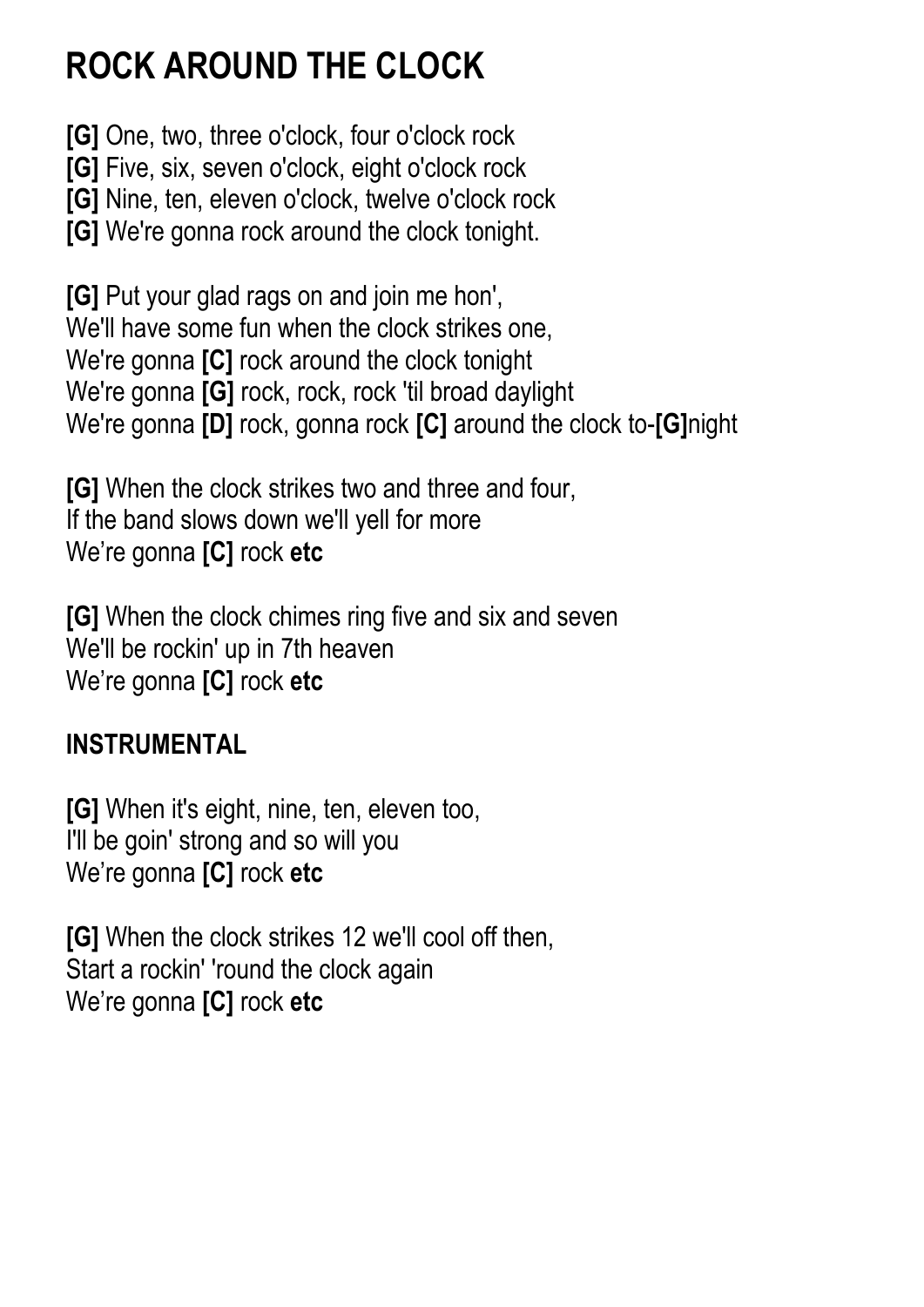# **DEDICATED FOLLOWER OF FASHION**

**[C]** They seek him **[G7]** here, they seek him **[C]** there, His clothes are **[G7]** loud, but never **[C]** square, **[F]** It will make or break him so he's **[C]** got to buy the **[A7]** best, 'Cos he's a **[Dm7]** dedicated **[G7]** follower of **[C]** fashion.

And when he **[G7]** does his little **[C]** rounds, Round the bou **[G7]** tiques of London **[C]** town, Eagerly **[F]** pursuing all the **[C]** latest fads and **[A7]** trends, 'Cos he's a **[Dm7]** dedicated **[G7]** follower of **[C]** fashion.

Oh, yes he **[G7]** is (oh, yes he is), oh yes he **[C]** is (oh, yes he is) He **[F]** thinks he is a flower to be **[C]** looked at, And **[F]** when he pulls his frilly nylon **[C]** panties right up **[A7]** tight, He feels a **[Dm7]** dedicated **[G7]** follower of **[C]** fashion.

Oh, yes he **[G7]** is (oh, yes he is), oh yes he **[C]** is (oh, yes he is) There's **[F]** one thing that he loves and that is **[C]** flattery, **[F]** One week he's in polka-dots, the **[C]** next week he's in **[A7]** stripes, 'Cos he's a **[Dm7]** dedicated **[G7]** follower of **[C]** fashion.

**[C]** They seek him **[G7]** here, they seek him **[C]** there, In Regent **[G7]** Street and Leicester **[C]** Square, **[F]** Everywhere the Carnabetian **[C]** army marches **[A7]** on, Each one a [**Dm7]** dedicated **[G7]** follower of **[C]** fashion.

Oh, yes he **[G7]** is (oh, yes he is), oh yes he **[C]** is (oh, yes he is) His [**F]** world is built 'round discotheques and **[C]** parties, This [**F]** pleasure-seeking individual [**C]** always looks his **[A7]** best, 'Cos he's a **[Dm7]** dedicated **[G7]** follower of **[C]** fashion.

Oh, yes he **[G7]** is (oh, yes he is), oh yes he **[C]** is (oh, yes he is) He [**F]** flits from shop to shop just like a **[C]** butterfly, In [**F]** matters of the cloth he is as **[C]** fickle as can **[A7]** be, 'Cos he's a **[Dm7]** dedicated **[G7]** follower of **[C]** fashion. **(x3) ……. [G7] … [C]**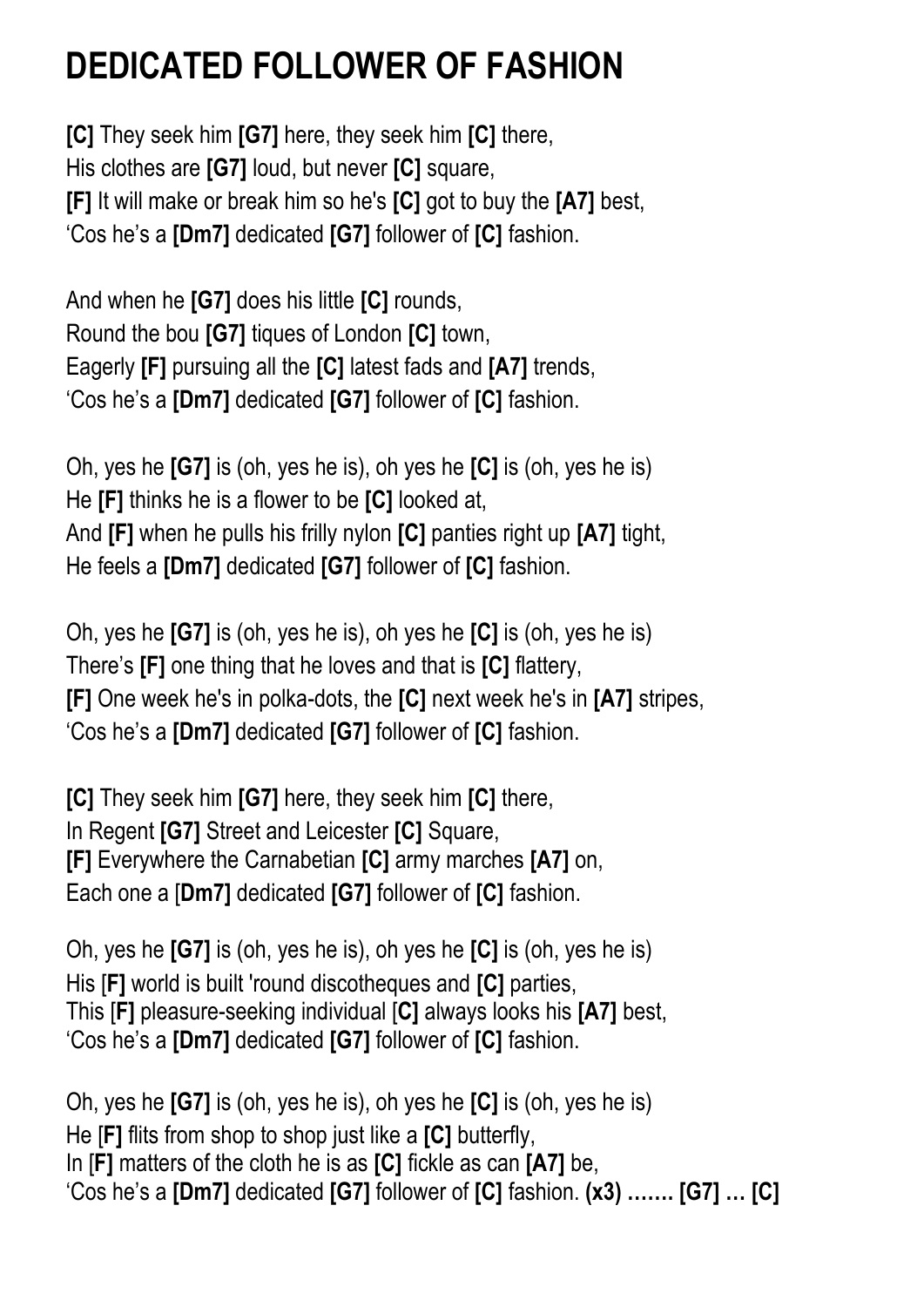# **IS THIS THE WAY TO AMARILLO?**

### **INTRO:**

**[A]** Sha la la la **[D]** la la la la **[D-A] [A]** Sha la la la **[E7]** la la la la **[E7-D] [D]** Sha la la la **[A]** la la la la **[E7]** ……. **[A]**

**[A]** When the day is **[D]** dawning… **[A]** on a Texas **[E7]** Sunday morning

**[A]** How I long to **[D]** be there… **[A]** with Marie who's **[E7]** waiting for me there

**[F]** Every lonely **[C]** city… **[F]** where I hang my **[C]** hat

**[F]** Ain't as half as **[C]** pretty… as **[E7]** where my baby's at

#### **CHORUS:**

**[A]** Is this the way to **[D]** Amarillo?

**[A]** Every night I've been **[E7]** hugging my pillow

**[A]** Dreaming dreams of **[D]** Amarillo

**[A]** And sweet **[E7]** Marie who **[A]** waits for me.

Show me the way to **[D]** Amarillo

**[A]** I've been weeping **[E7]** like a willow

**[A]** Crying over **[D]** Amarillo

**[A]** And sweet **[E7]** Marie who **[A]** waits for me

**[A]** Sha la la la **[D]** la la la la **[D-A]**

**[A]** Sha la la la **[E7]** la la la la **[E7-D]**

**[D]** Sha la la la **[A]** la la la la

**[E7]** And Marie who **[A]** waits for me

**[A]** There's a church bell **[D]** ringing… **[A]** hear the song of **[E7]** joy that it's singing

**[A]** For the sweet **[D]** Maria… **[A]** and the guy who's **[E7]** coming to see her

**[F]** Just beyond the **[C]** highway… **[F]** There's an open **[C]** plain

**[F]** And it keeps me **[C]** going … **[E7]** Through the wind and rain

#### **CHORUS**

**[A]** Sha la la la **[D]** la la la la **[D-A] [A]** Sha la la la **[E7]** la la la la **[E7-D] [D]** Sha la la la **[A]** la la la la **[E7]** And Marie who **[A]** waits for me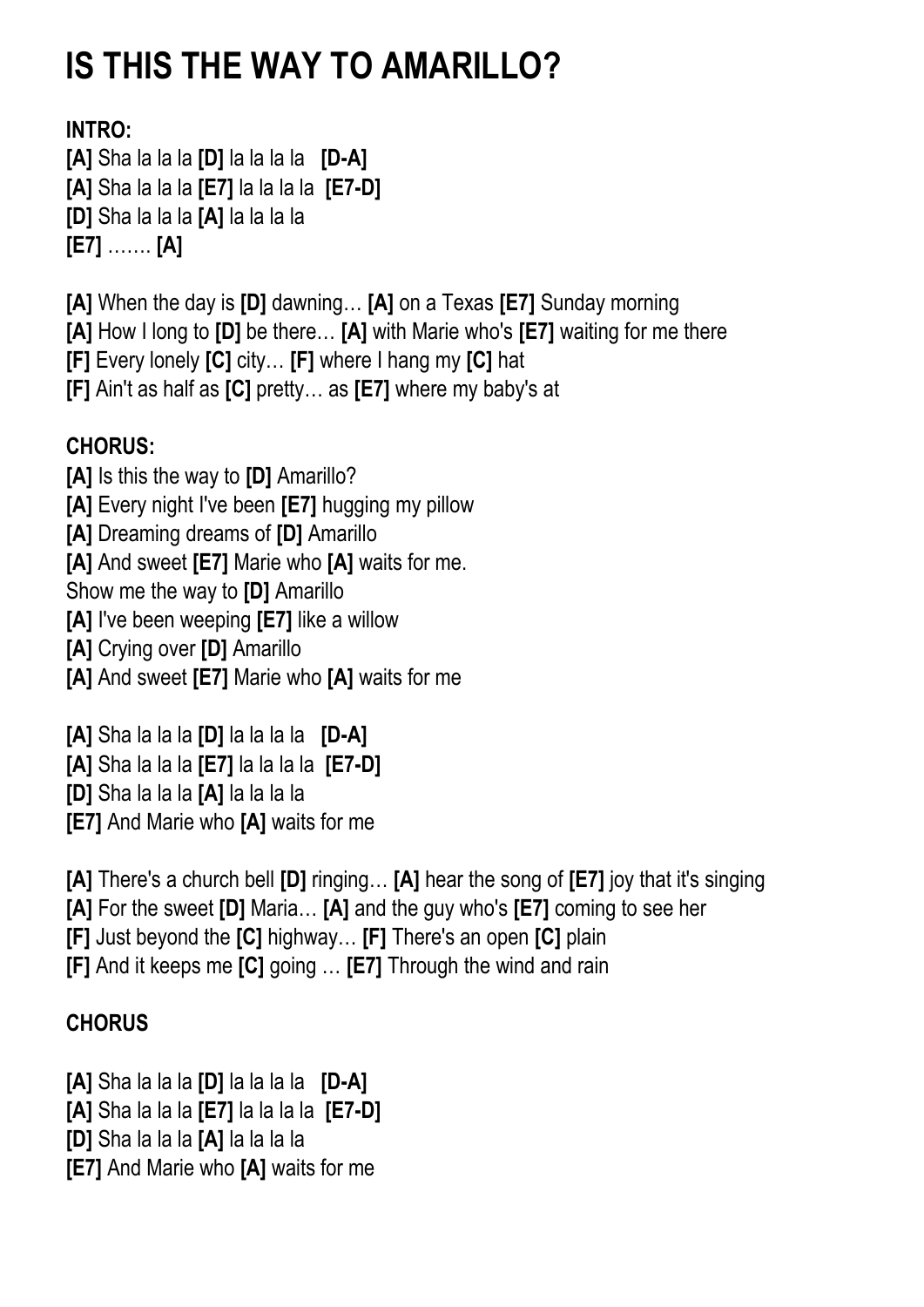# **THERE AIN'T NO PLEASING YOU**

#### **INTRO:**

**C/// B7/// C/// A7/// D7/// G7/// C///G7/G+** 

**[C]** Well I built my life around you, did what I **[B7]** thought was right But **[C]** you never cared about me, now I've **[A7]** seen the light Oh **[D7]** darling ….. **[G7]** ….. there ain't no pleasin' **[C]** you, **[G7]** You **[C]** seemed to think that everything I ever **[B7]** did was wrong **[C]** I should have known it, **[A7]** all along , Oh **[D7]** darling ….. **[G7]** ….. there ain't no pleasin' **[C]** you. **[F] [C]**

You **[C7]** only had to say the word, and you knew I'd **[F]** do it You had me **[C7]** where you wanted me, but you went and **[F]** blew it, Now every**[Bb]**thing, I ever **[F]** done, was only **[Bb]** done for you **[D7]** But now **[G]** you, can go and **[D7]** do, just what you **[G]** wanna do, I'm **[G7]** tellin' you.

'Coz **[C]** I ain't gonna be made to look a **[B7]** fool no more. You **[C]** done it once too often what do ya **[A7]** take me for Oh **[D7]** darling ….. **[G7]** ….. there ain't no pleasin' **[C]** you, **[G7]**

You **[C]** seemed to think that everything I ever **[B7]** did was wrong

**[C]** I should have known it, **[A7]** all along ,

Oh **[D7]** darling ….. **[G7]** ….. there ain't no pleasin' **[C]** you. **[F] [C]**

You **[C7]** only had to say the word, and you knew I'd **[F]** do it, You had me **[C7]** where you wanted me, but you went and **[F]** blew it, Now every**[Bb]**thing, I **[F]** ever done, was only **[Bb]** done for you **[D7]** But now **[G]** you, can go and **[D7]** do, just what you **[G]** wanna do, I'm **[G7]** tellin' you.

'Coz **[C]** I ain't gonna be made to look a **[B7]** fool no more. You **[C]** done it once too often, what do you **[A7]** take me for, Oh **[D7]** darling ….. **[G7]** ….. there ain't no pleasin' **[C]** you, **[G7]** Now **[C]** if you think I don't mean what I say and I'm **[B7]** only bluffin' You **[C]** got another think coming I'm tellin' you **[A7]** that for nothin' Cos **[D7]** darling I'm leaving **[STOP]** ….. **[G7]** ….. that's what I'm gonna **[C]** do.

**OUTRO: C/// B7/// C/// A7/// D7/// G7/// C/// G7/// C/ /**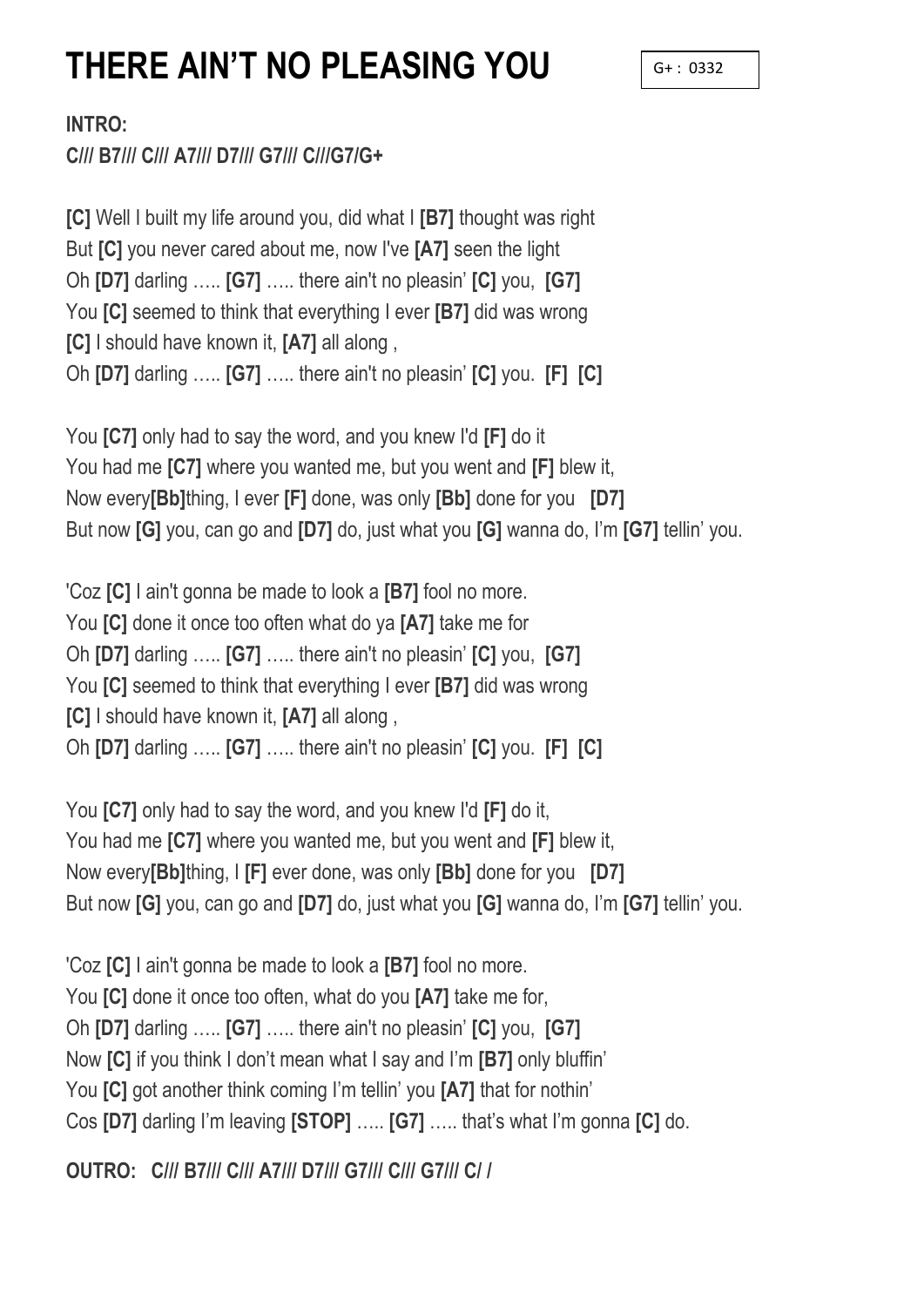### **TEDDY BEAR**

 **C F C** Baby let me be, your lovin' Teddy Bear, **F** C Put a chain around my neck, and lead me anywhere,  **G7 C** Oh let me be, your teddy bear.

 **F G7** I don't wanna be a tiger, **F** G7 Cause tigers play too rough,  **F G7** I don't wanna be a lion,  **F G7** 'Cause lions ain't the kind, **C** You love enough.

 **C** Just wanna be, your Teddy Bear, **F** C Put a chain around my neck, and lead me anywhere,  **G7 C** Oh let me be, your teddy bear.

**C F C** Baby let me be, around you every night, **F** C Run your fingers through my hair, and cuddle me real tight,  **G7 C** Oh let me be, your teddy bear.

#### **INSTRUMENTAL VERSE**

**REPEAT FROM 'I don't wanna be a tiger …'**

 **G7 C** Oh let me be, your teddy bear. **(x2) STOP** Just wanna be your teddy bear.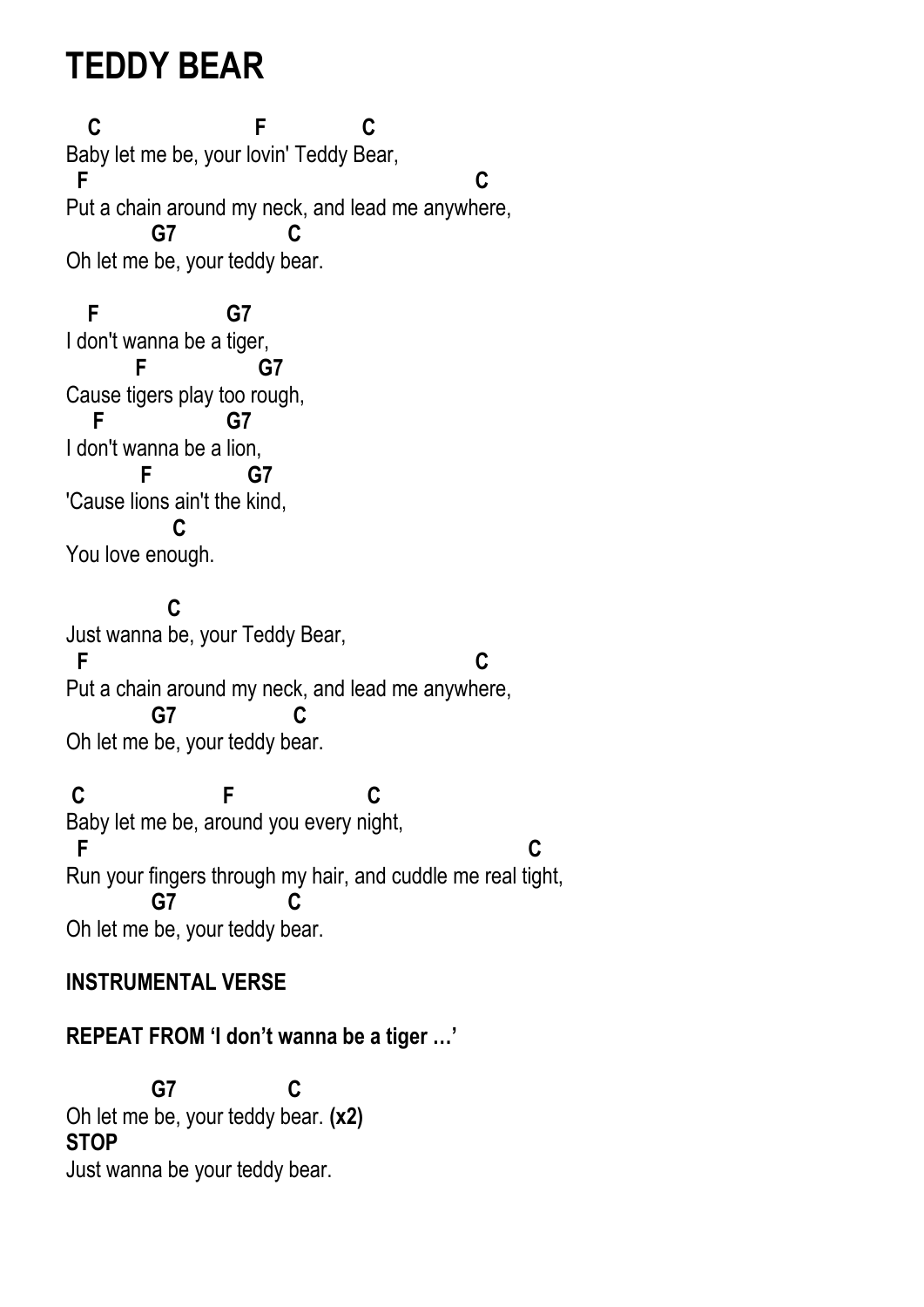# **DELILAH**

**(Dm)** I saw the light on the night that I passed by her **(A7)** window **(Dm)** I saw the flickering shadows of love on her **(A7)** blind **(D)** She **(D7)** was my **(Gm)** woman **(Dm)** As she deceived me I **(A7)** watched and went out of my **(Dm)** mind **[C]**

**(F)** My, my, my, **(C)** Delilah **(C7)** Why, why, why, **(F)** Delilah? I could **(F7)** see, that **(Bb)** girl was no good for **(Gm)** me **(F)** But I was lost like a **(C)** slave that no man could **(F)** free **(A7)**

**(Dm)** At break of day when that man drove away, I was **(A7)** waiting **(Dm)** I crossed the street to her house and she opened the **(A7)** door **(D)** She **(D7)** stood there **(Gm)** laughing **(Dm)** I felt the knife in my **(A7)** hand and she laughed no [Dm] more **(C)**

**(F)** My, my, my, **(C)** Delilah **(C7)** Why, why, why, **(F)** Delilah? So **(F7)** before they **(Bb)** come to break down the **(Gm)** door **(F)** Forgive me Delilah, I **(C)** just couldn't take any **(F)** more **(A7)**

### **REPEAT FROM 'At break of day'**

**(Dm)** Forgive me Delilah, **(A7)** I just couldn't take any **(Dm)** more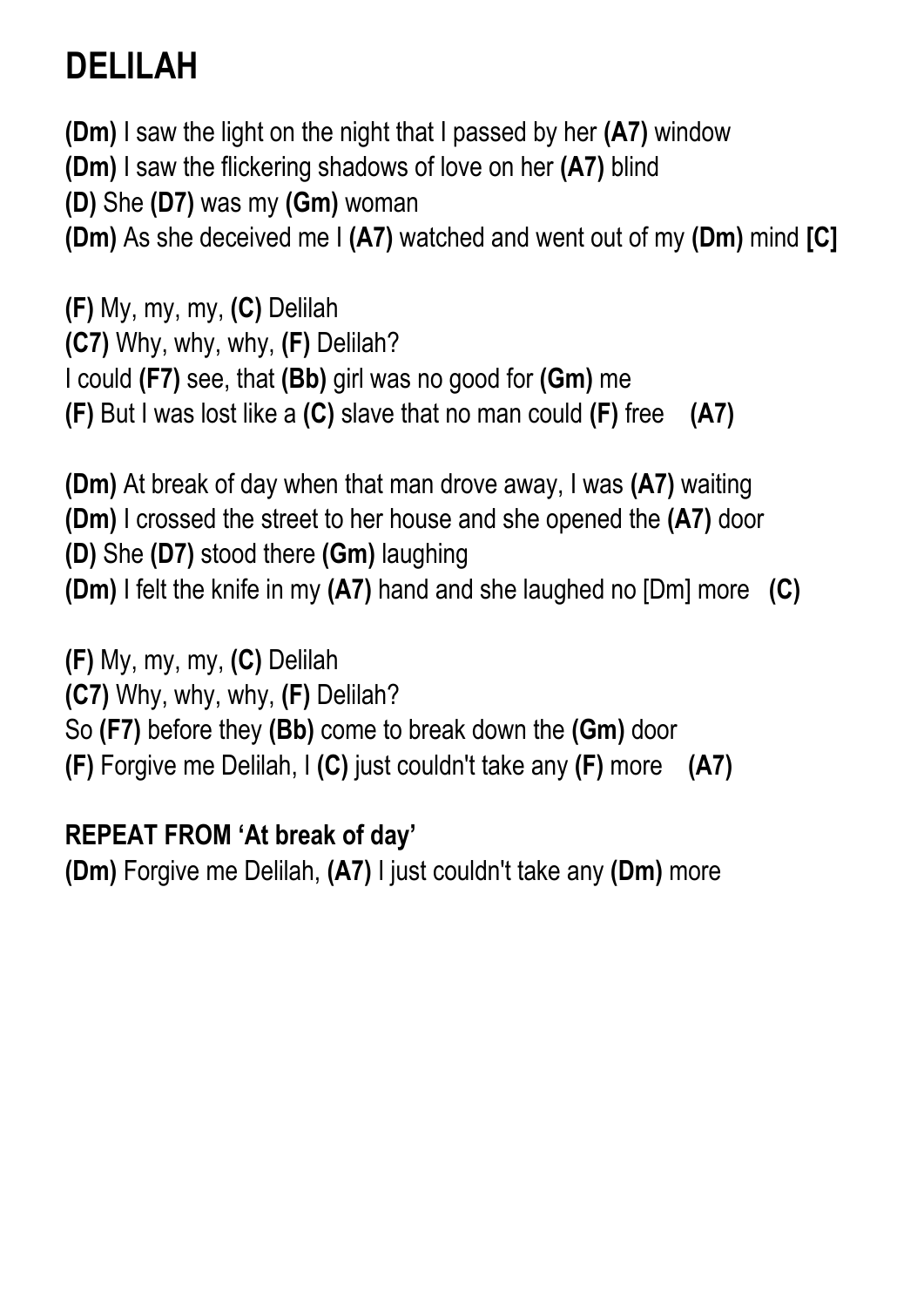### **KING OF THE ROAD**

### **INTRO**: [**C**] [**C**] [**C**] [**C**]

[**C**] Trailer for [**F**] sale or rent [**G7**] Rooms to let [**C**] fifty cents [**C**] No phone, no [**F**] pool, no pets [**G7**] I ain't got no cigarettes Ah but [**C**] two hours of [**F**] pushing broom Buys an [**G7**] eight by twelve, [**C**] four bit room I'm a [**C7**] man of [**F**] means by no means, [**G7 X**] King of the [**C**] road.

[**C**] Third box car [**F**] midnight train [**G7**] Destination, [**C**] Bangor, Maine. [**C**] Old worn out [**F**] suit and shoes [**G7 X**] I don't pay no union dues I smoke [**C**] old stogies [**F**] I have found [**G7**] Short but not too [**C**] big around I'm a [**C7**] Man of [**F**] means by no means [**G7 X**] King of the [**C**] road.

I know [**C**] every engineer on [**F**] every train [**G7**] All of the children and [**C**] all of their names [**C**] Every hand-out in [**F**] every town And [**G7 X**] every lock that ain't locked when no-one's around.

I sing [**C**] trailer for [**F**] sale or rent [**G7**] Rooms to let [**C**] fifty cents [**C**] No phone, no [**F**] pool, no pets [**G7 X**] I ain't got no cigarettes Ah but [**C**] two hours of [**F**] pushing broom Buys an [**G7**] eight by twelve, [**C**] four bit room I'm a [**C7**] man of [**F**] means by no means [**G7 X**] King of the [**C**] road (**x3**)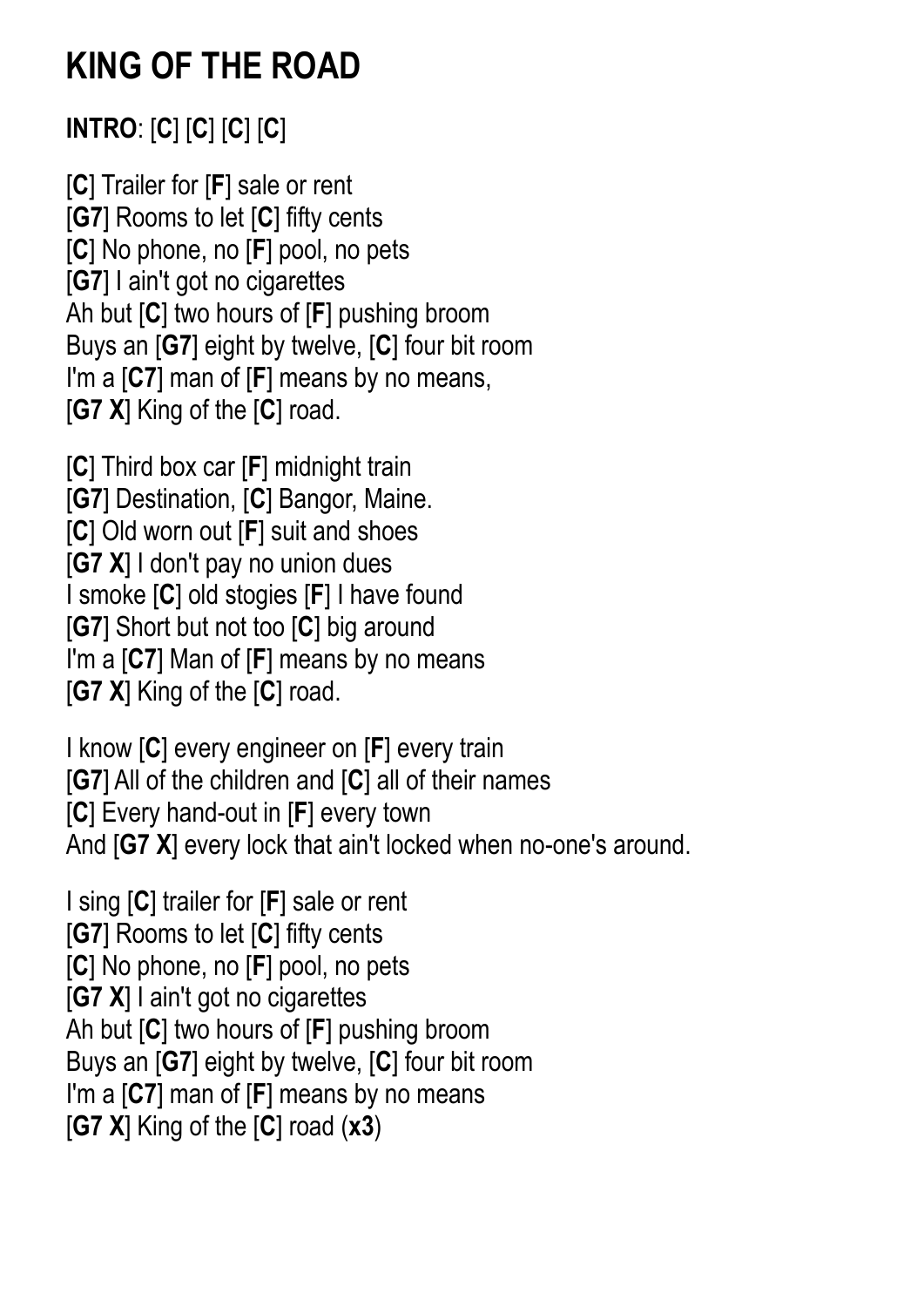# **ENGLISHMAN IN NEW YORK**

#### **[Dm] [G] [Am] [Dm] [G] [Am] [Dm] [G] [Am] [Dm] [G] [Am]**

**[Dm]** I don't take **[G]** coffee I take **[Am]** tea, my dear **[Dm]** I like my **[G]** toast done on one **[Am]** side **[Dm]** And you can **[G]** hear it in my **[Am]** accent when I talk I'm an **[F]** Englishman **[G]** in New **[Am]** York

**[Dm]** See me **[G]** walking down Fifth **[Am]** Avenue **[Dm]** A walking **[G]** cane here at my **[Am]** side **[Dm]** I take it **[G]** everywhere I **[Am]** walk I'm an **[F]** Englishman **[G]** in New **[Am]** York

#### **CHORUS:**

Oh **[Dm]** I'm an **[G]** alien **[Em]** I'm a legal **[Am]** alien I'm an **[F]** Englishman **[G]** in New **[Am]** York Oh **[Dm]** I'm an **[G]** alien **[Em]** I'm a legal **[Am]** alien I'm an **[F]** Englishman **[G]** in New **[Am]** York

**[Dm]** If "manners **[G]** maketh man" as **[Am]** someone said **[Dm]** He's the **[G]** hero of the **[Am]** day **[Dm]** It takes a **[G]** man to suffer **[Am]** ignorance and smile Be your**[F]**self no **[G]** matter what they **[Am]** say

#### **REPEAT CHORUS**

**[C]** Modesty propriety can **[G]** lead to notoriety **[Am]** You could end up as the only **[E7]** one **[F]** Gentleness, sobriety are **[G]** rare in this society At **[E7]** night a candle's brighter than the **[Am]** sun

**[Dm]** Takes more than **[G]** combat gear to **[Am]** make a man **[Dm]** Takes more than a **[G]** license for a **[Am]** gun **[Dm]** Confront your **[G]** enemies a**[Am]**void them when you can A **[F]** gentleman will **[G]** walk but never **[Am]** run

**[Dm]** If "manners **[G]** maketh man" as **[Am]** someone said **[Dm]** He's the **[G]** hero of the **[Am]** day **[Dm]** It takes a **[G]** man to suffer **[Am]** ignorance and smile Be your**[F]**self no **[G]** matter what they **[Am]** say

Be your**[F]**self no **[G]** matter what they **[Am]** say **(x4)**

#### **REPEAT CHORUS**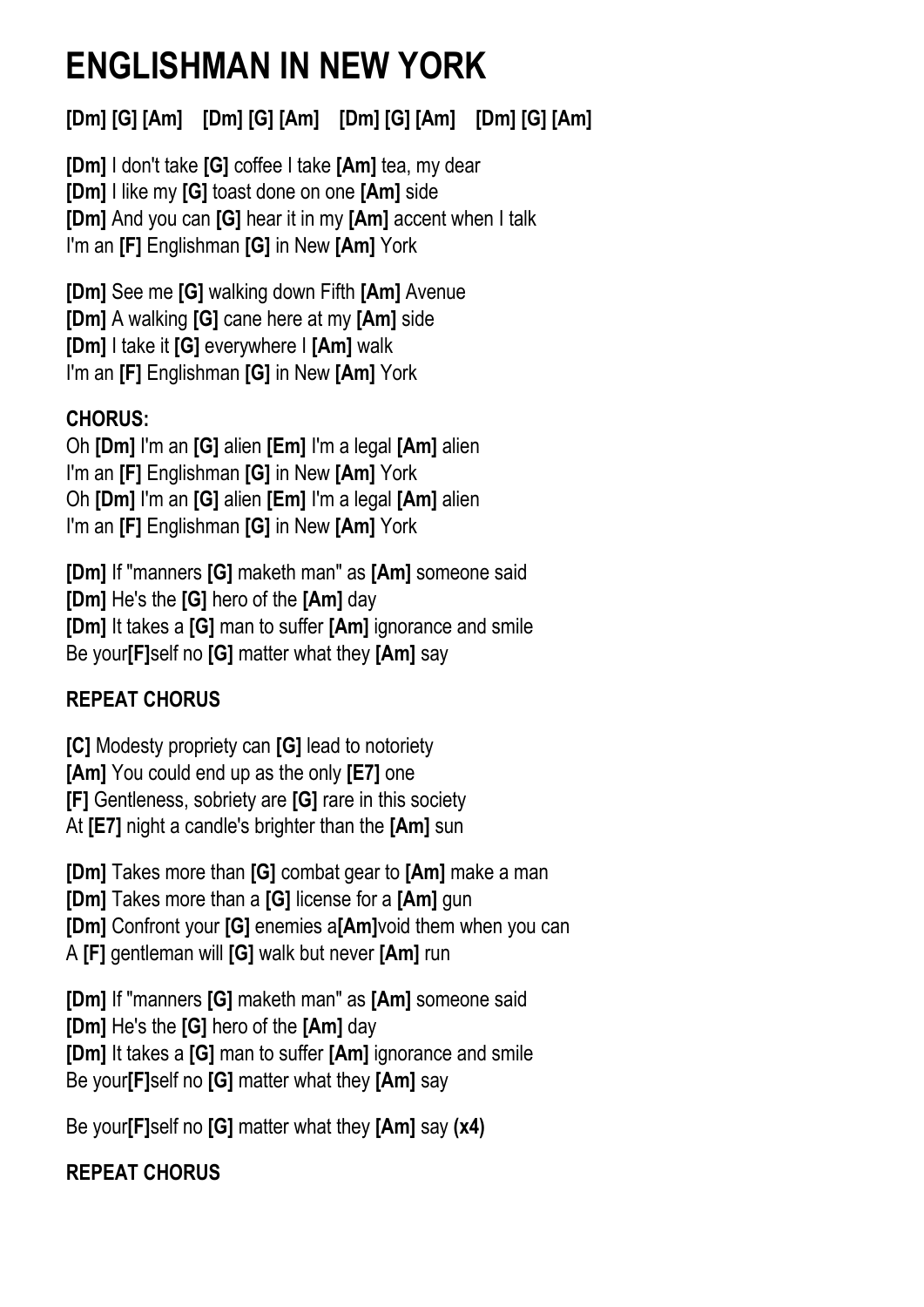# **I WANNA BE LIKE YOU**

Now [**Am**] I'm the king of the swingers, Oh, the jungle [**E7**] VIP I've reached the top and had to stop And that's what's bothering [**Am**] me I wanna be a man mancub And stroll right into [**E7**] town And be just like the other men I'm tired of monkeying a- [**Am**] round

#### **CHORUS:**

[**G7**] Oo [**C**] oobee doo, I wanna be like [**A7**] you-oo-oo I wanna [**D7**] walk like you [**G7**] Talk like you, [**C**] to-oo-oo [**G7**] You'll see it's [**C**] true-oo-oo An ape like [**A7**] me-ee-ee Can [**D7**] learn to be [**G7**] hu—oo-oo-man [**C**] too

Now [**Am**] don't try to kid me mancub I made a deal with [**E7**] you What I desire is man's red fire To make my dream come [**Am**] true Give me the secret, mancub Clue me what to [**E7**] do Give me the power of man's red flower So I can be like [**Am**] you

#### **CHORUS INSTRUMENTAL VERSE CHORUS**

I [**Am**] like your mannerisms We'll be a set of [**E7**] twins No one will know where mancub ends And Orangutan be- [**Am**] gins And when I eat bananas I won't peel them with my [**E7**] feet 'Cause I'll become a mancub And learn some etti- [**Am**] keet

### **CHORUS X 2**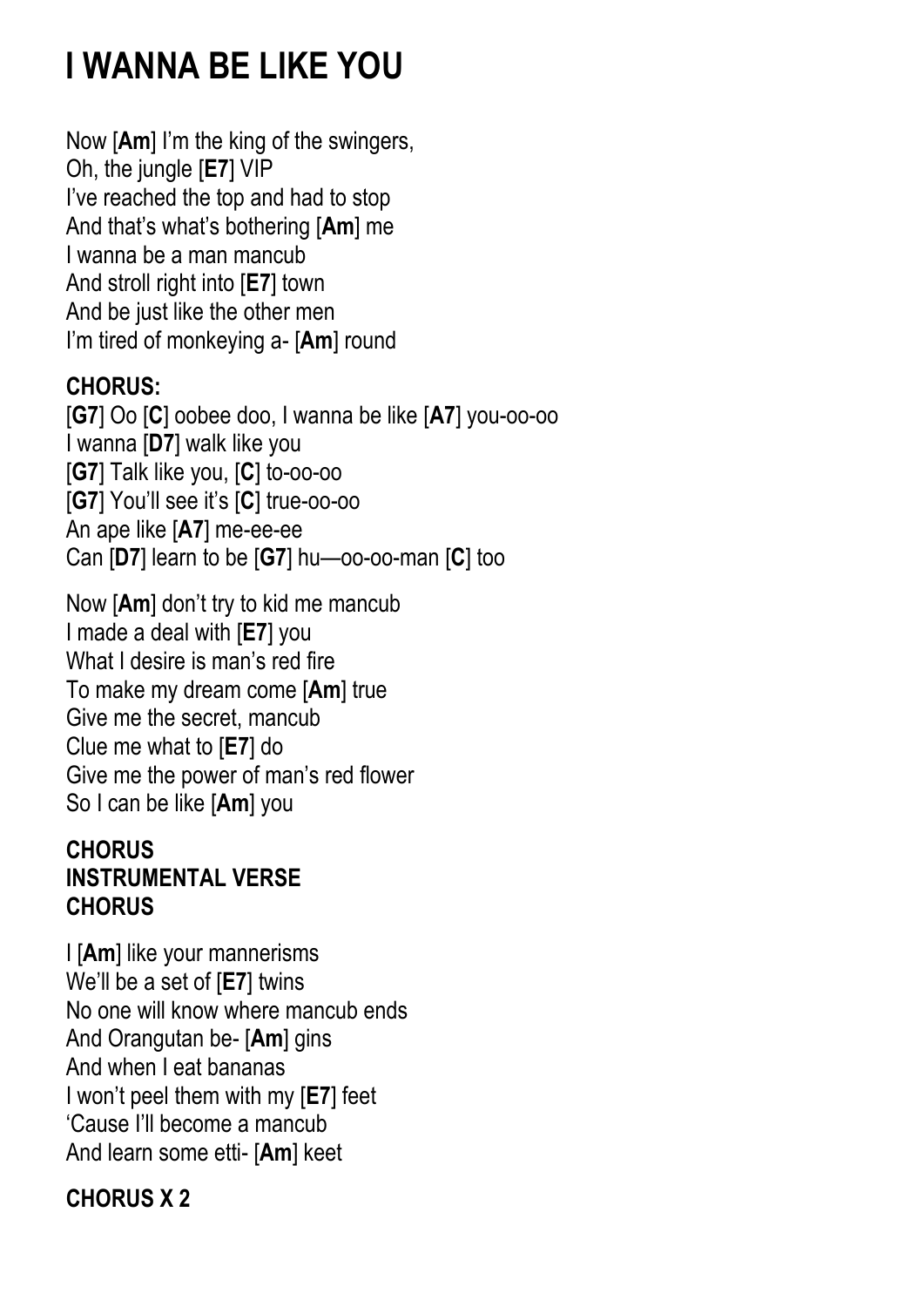# **ALL MY LOVING**

Close your [**Dm**] eyes and I'll [**G**] kiss you, to[**C**]morrow I'll [**Am**] miss you Re[**F**]member I'll [**Dm**] always be [**Bb**] true [**G7**] And then [**Dm**] while I'm [**G**] away, I'll write [**C**] home every [**Am**] day And I'll [**F**] send all my [**G**] loving to [**C**] you

I'll pre[**Dm**]tend that I'm [**G**] kissing the [**C**] lips I am [**Am**] missing And [**F**] hope that my [**Dm**] dreams will come [**Bb**] true [**G7**] And then [**Dm**] while I'm [**G**] away I'll write [**C**] home every [**Am**] day And I'll [**F**] send all my [**G**] loving to [**C**] you

All my [**Am**] loving [**C+**] I will send to [**C**] you All my [**Am**] loving [**C+**] darling I'll be [**C**] true

Close your [**Dm**] eyes and I'll [**G**] kiss you, to[**C**]morrow I'll [**Am**] miss you Re[**F**]member I'll [**Dm**] always be [**Bb**] true [**G7**] And then [**Dm**] while I'm [**G**] away, I'll write [**C**] home every [**Am**] day And I'll [**F**] send all my [**G**] loving to [**C**] you

All my [**Am**] loving [**C+**] I will send to [**C**] you All my [**Am**] loving [**C+**] darling I'll be [**C**] true

All my [**Am**] loving, all my [**C**] loving, all my [**Am**] loving, I will send to [**C**] you

**( C+ : 1003 )**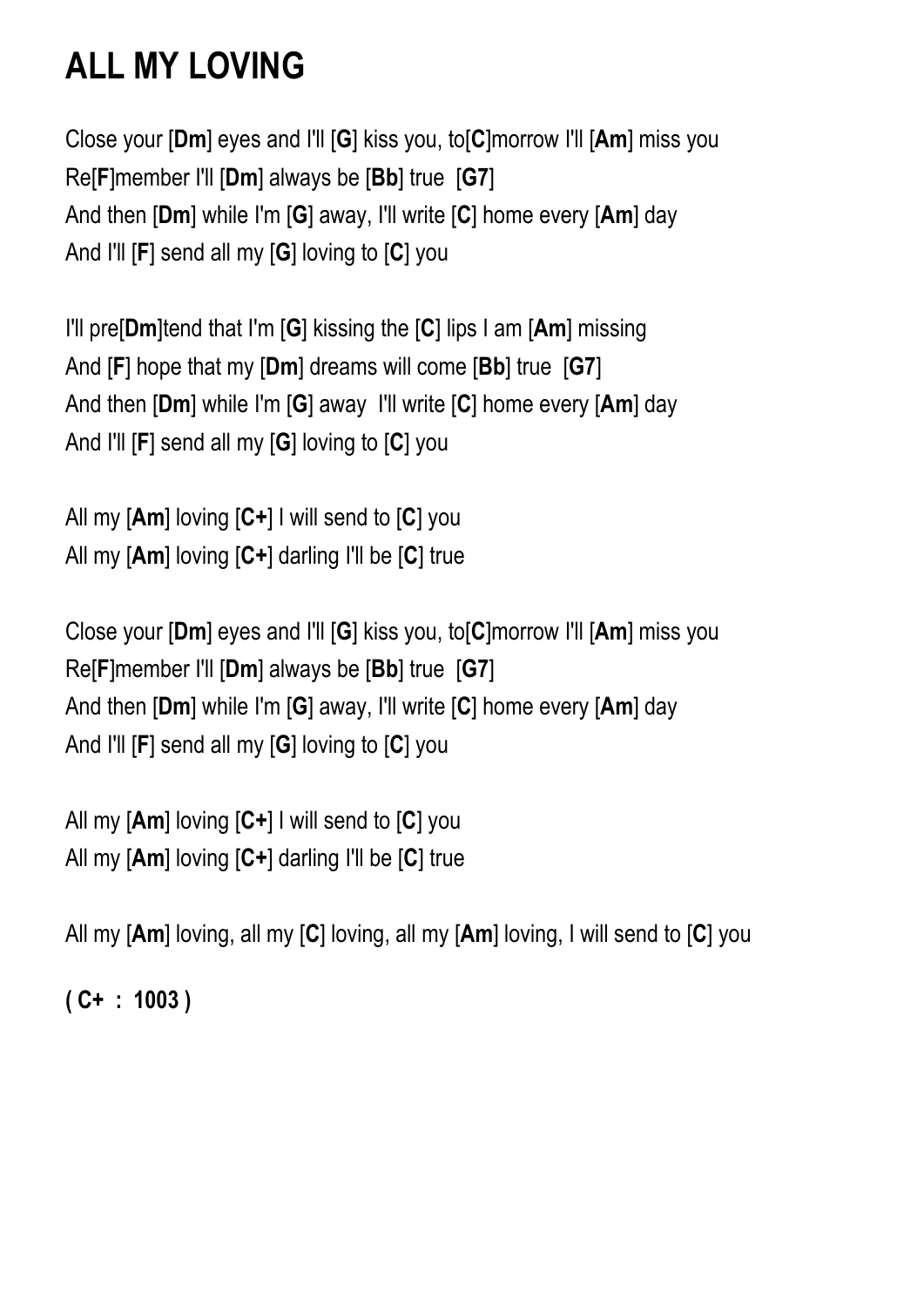# **WAGON WHEEL**

**[G] Headed down south to the [D] land of the pines** And I'm [Em] thumbin' my way into [C] North Caroline [G] Starin' up the road [D] Pray to God I see [C] headlights I [G] made it down the coast in [D] seventeen hours [Em] Pickin' me a bouquet of [C] dogwood flowers And [G] I'm a hopin' for Raleigh, I can [D] see my baby to- [C] night

**CHORUS:**

**So [G] rock me mama like a [D] wagon wheel [Em] Rock me mama any- [C] way you feel [G] Hey [D] mama [C] rock me [G] Rock me mama like the [D] wind and the rain [Em] Rock me mama like a [C] south-bound train [G] Hey [D] mama [C] rock me**

[G] Runnin' from the cold up in [D] New England I was [Em] born to be a fiddler in an [C] old-time stringband My [G] baby plays the quitar, [D] I pick a banjo [C] now Oh, the [G] North country winters keep a [D] gettin' me now Lost my [Em] money playin' poker so I [C] had to up and leave But I [G] ain't a turnin' back, to [D] livin' that old life no [C] more

#### **REPEAT CHORUS**

#### **INSTRUMENTAL VERSE**

[G] Walkin' to the south [D] out of Roanoke I caught a **[Em]** trucker out of Philly, had a **[C]** nice long toke But [G] he's a headed west from the [D] Cumberland Gap to [C] Johnson City, Tennessee And  $\lfloor \text{G} \rfloor$  gotta get a move on be- $\lfloor \text{D} \rfloor$  fore the sun I hear my  $[Em]$  baby callin' my name, and  $[Cl]$  know that she's the only one And [G] if I die in Raleigh, at [D] least I will die [C] free

#### **REPEAT CHORUS**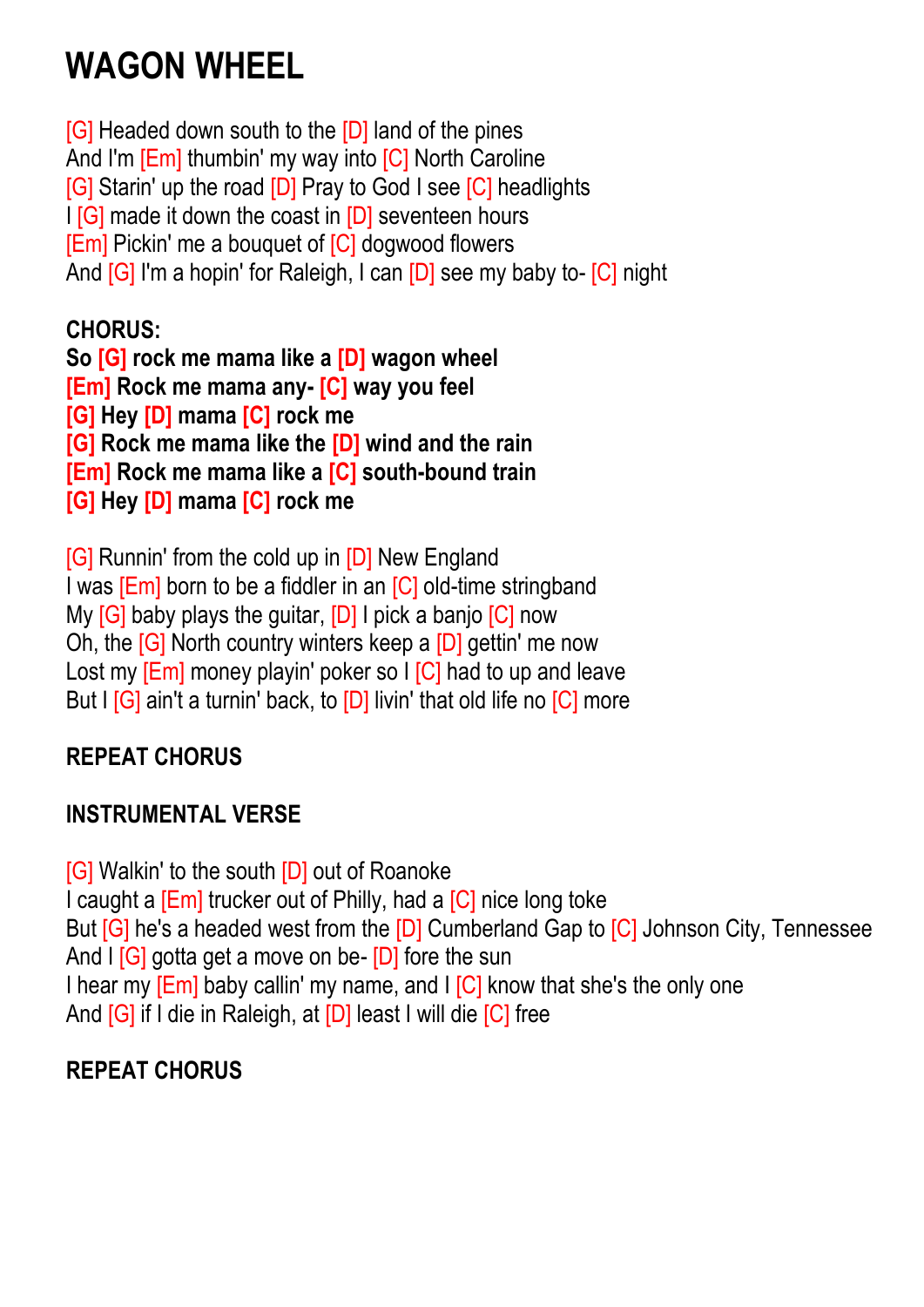# **HELLO MARY LOU**

# **[C] [G7] [C]**

He**[C]**llo Mary Lou, **[F]** Goodbye heart Sweet **[C]** Mary Lou I'm so in love with **[G7]** you I **[C]** knew Mary Lou **[E7]** we'd never **[Am]** part So he-**[D7]**llo Mary **[G7]** Lou, goodbye **[C]** heart **[G]**

You**<sup>[C]</sup>** passed me by one sunny day **[F]** Flashed those big brown eyes my way And **[C]** oo I wanted you forever **[G7]** more Now **[C]** I'm not one that gets around I **[F]** swear my feet stuck to the ground And **[C]** though I never **[G7]** did meet you be**[C]**fore**[G]**

I said **[C]** Hello Mary Lou, **[F]** Goodbye heart Sweet **[C]** Mary Lou I'm so in love with **[G7]** you I **[C]** knew Mary Lou **[E7]** we'd never **[Am]** part So he-**[D7]**llo Mary **[G7]** Lou, goodbye **[C]** heart **[G]**

I **[C]** saw your lips I heard your voice Be**[F]**lieve me I just had no choice Wild **[C]** horses couldn't make me stay a-**[G7]** way I **[C]** thought about a moonlit night My **[F]** arms about you good an' tight That's **[C]** all I had to **[G7]** see for me to **[C]** say **[G]**

I said **[C]**Hello Mary Lou, **[F]** Goodbye heart Sweet **[C]** Mary Lou I'm so in love with **[G7]** you I **[C]** knew Mary Lou **[E7]** we'd never **[Am]** part So he-**[D7]**llo Mary **[G7]** Lou, goodbye **[C]** heart I said, he**[D7]**llo Mary **[G7]** Lou, goodbye **[C]** heart **[G][C]**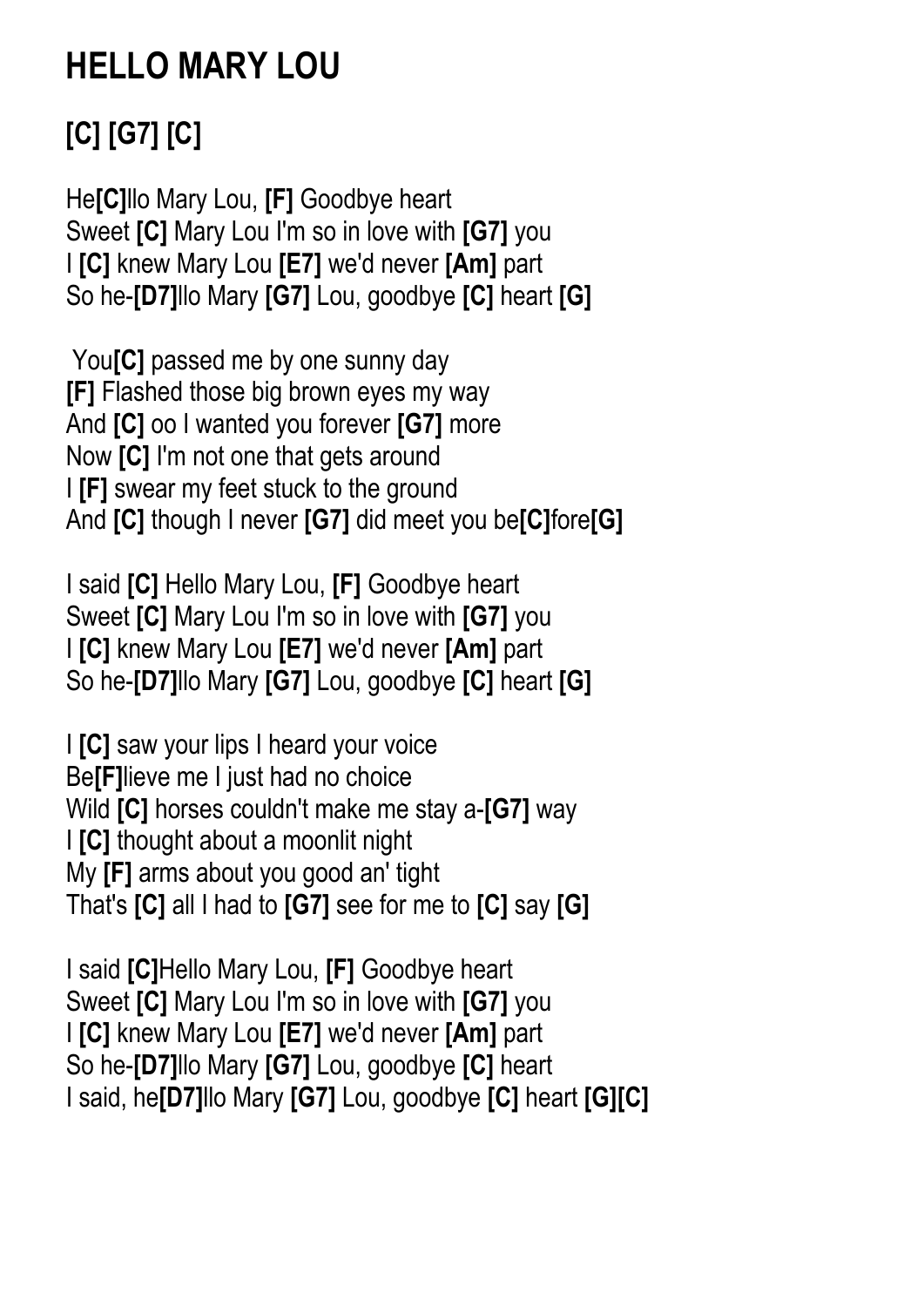# **FOLSOM PRISON BLUES**

I [**G**] hear the train a-coming it's rolling round the bend, And I ain't seen the sunshine since [**G7**] I don't know when I'm [**C**] stuck at Folsom Prison and time keeps draggin' [**G**] on But that [**D7**] train keeps rollin' on down to San [**G**] Antone

When [**G**] I was just a baby, my mama told me, "Son, Always be a good boy, don't [**G7**] ever play with guns," But I [**C**] shot a man in Reno, just to watch him [**G**] die, When I [**D7**] hear that whistle blowin', I hang my head and [**G**] cry.

### **INSTRUMENTAL**

I [**G**] bet there's rich folks eatin', in a fancy dining car, They're probably drinkin' coffee, and [**G7**] smokin' big cigars, But I [**C**] know I had it comin', I know I can't be [**G**] free, But those [**D7**] people keep a-movin', and that's what tortures [**G**] me.

Well, if they [**G**] freed me from this prison, if that railroad train was mine, I bet I'd move over a little, [**G7**] farther down the line, [**C**] Far from Folsom Prison, that's where I want to [**G**] stay, And I'd [**D7**] let that lonesome whistle, blow my blues [**G**] away.

### **INSTRUMENTAL**

I [**G**] hear the train a-coming it's rolling round the bend, And I ain't seen the sunshine since [**G7**] I don't know when I'm [**C**] stuck at Folsom Prison and time keeps draggin' [**G**] on But that [**D7**] train keeps rollin' on down to San [**G**] Antone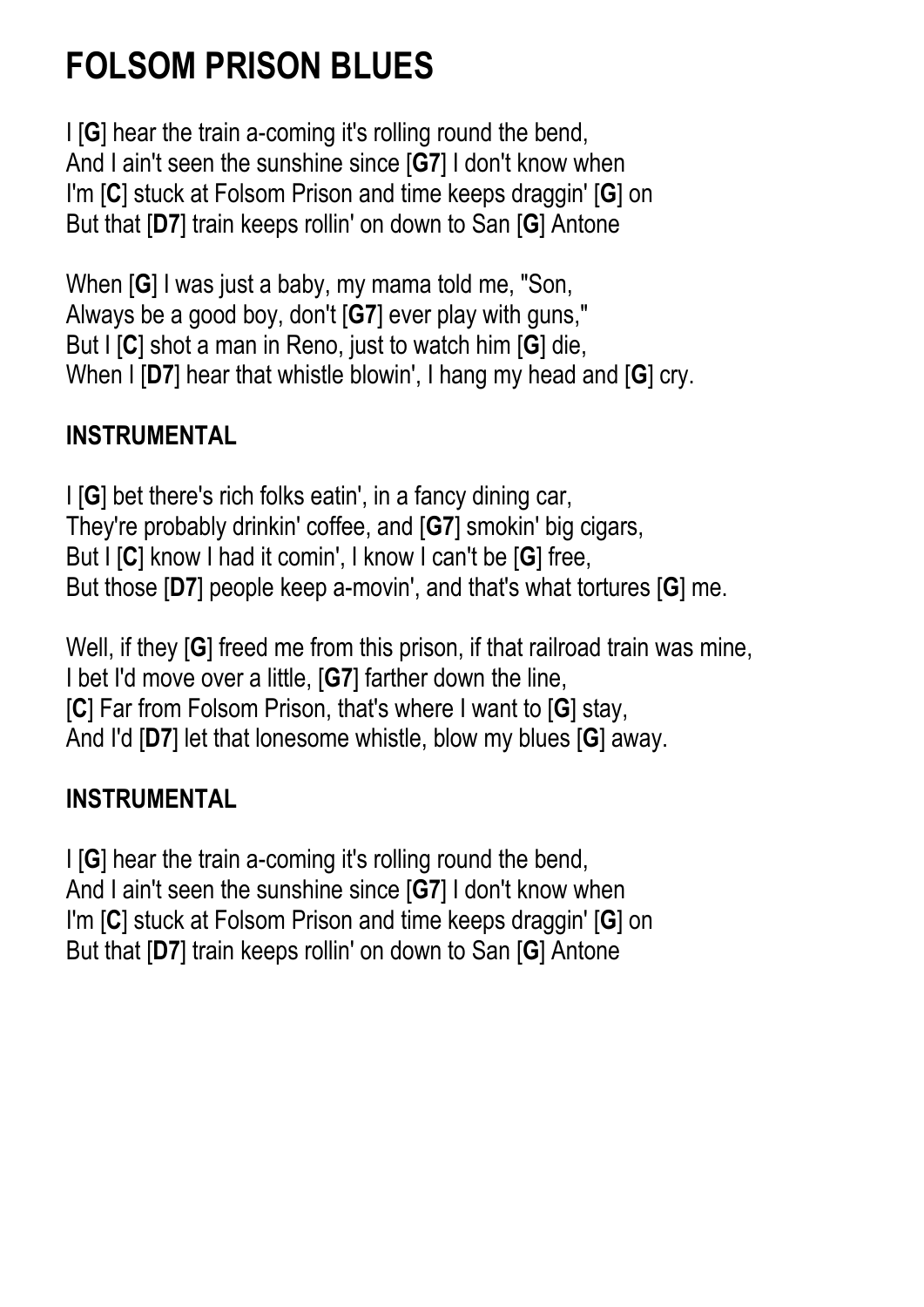# **CUPID**

**Intro: C Am C Am** 

**CHORUS: C Am C F**  Cupid, draw back your bow, and let your arrow go; **C G7 C G7**  Straight to my lover's heart, for me, for me. **C Am C F**  Cupid, please hear my cry, and let your arrow fly; **C G7 F C**  Straight to my lover's heart, for me...

**C G7**  Now I don't mean to bother you but I'm in distress; **G7 C**  There's danger of me losin' all of my happiness. **C** F For I love a man who doesn't know I exist; **G7 C**  And this you can fix. So...

### **CHORUS**

**C** G7 Now Cupid, if your arrow makes his love strong for me, **G7 C**  I promise I will love him until eternity. **C** F I know between the two of us, his heart we can steal; **G7 C**  Help me if you will. So...

### **CHORUS X 2**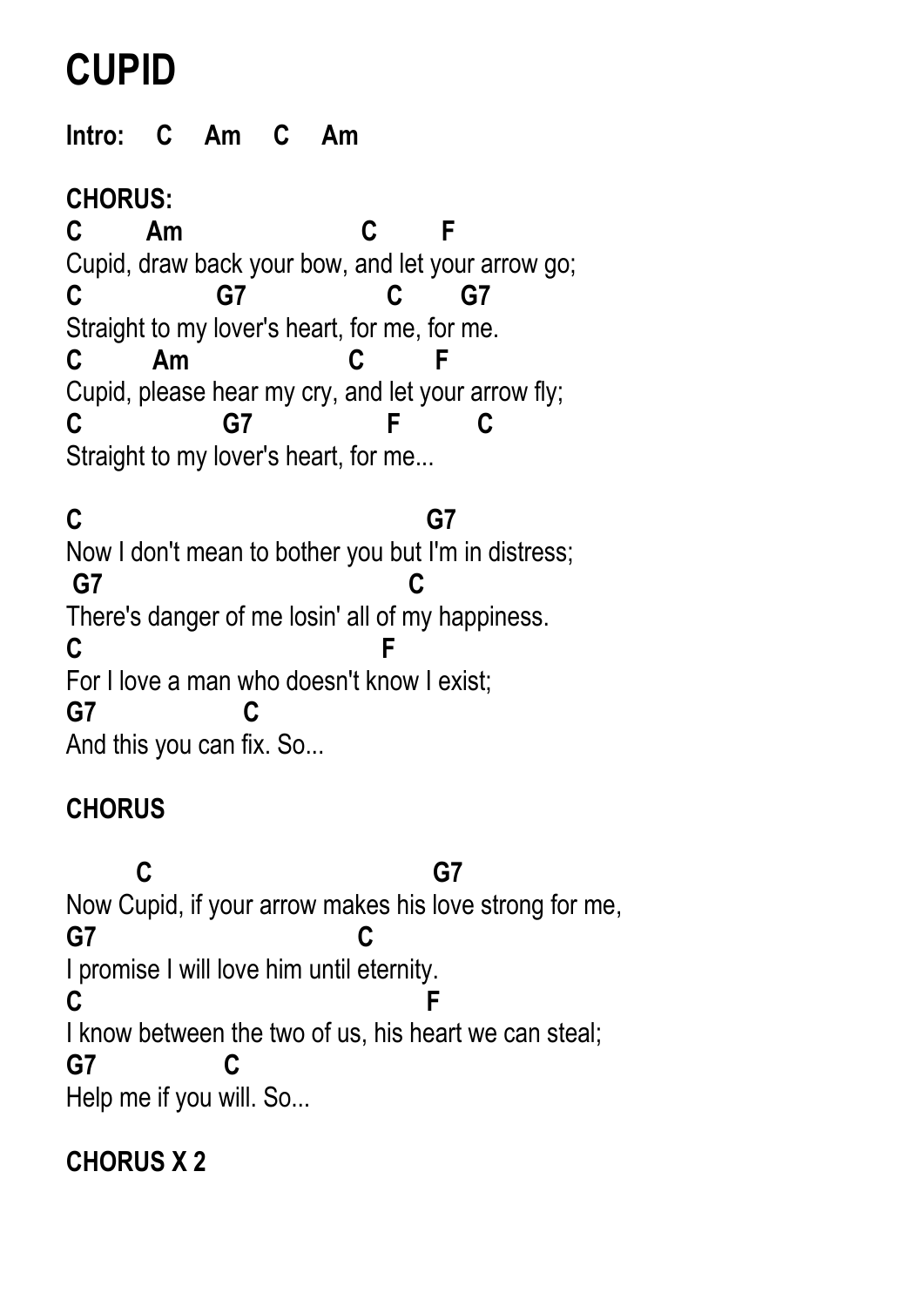# **SUNNY AFTERNOON**

#### **INTRO: DESCENDING BASS**

The [**Dm**] taxman's taken [**C**] all my dough and [**F**] left me in my [**C**] stately home [**A**] Lazin' on a sunny after[**Dm**]noon, and I can't [**C**] sail my yacht He's [**F**] taken every [**C**] thing I've got [**A**] All I've got's this sunny after[**Dm**]noon

[**D**] Save me, save me, save me from this [**G7**] squeeze

I got a [**C7**] big fat mama tryin' to break [**F**] me [**A7**]

And I [**Dm**] love to live so [**G7**] pleasantly

[**Dm**] Live this life of [**G7**] luxury

[**F**] Lazin' on a [**A7**] sunny after [**Dm**] noon

In the summertime, in the summertime, in the summertime

My [**Dm**] girlfriend's run off [**C**] with my car, and [**F**] gone back to her [**C**] ma and pa

[**A**] Tellin' tales of drunkenness and [**Dm**] cruelty, now I'm [**C**] sittin' here,

[**F**] Sippin' at my [**C**] ice-cold beer

[**A**] All I've got's this sunny after[**Dm**]noon

[**D**] Help me, help me, help me sail a[**G7**] way Or give me [**C7**] two good reasons why I oughta [**F**] stay [**A7**] Cos I [**Dm**] love to live so [**G7**] pleasantly [**Dm**] Live this life of [**G7**] luxury [**F**] Lazin' on a [**A7**] sunny after [**Dm**] noon In the summertime, in the summertime, in the summertime

[**D**] Save me, save me, save me from this [**G7**] squeeze I got a [**C7**] big fat mama tryin' to break [**F**] me [**A7**] And I [**Dm**] love to live so [**G7**] pleasantly [**Dm**] Live this life of [**G7**] luxury [**F**] Lazin' on a [**A7**] sunny after [**Dm**] noon In the summertime, in the summertime, in the summertime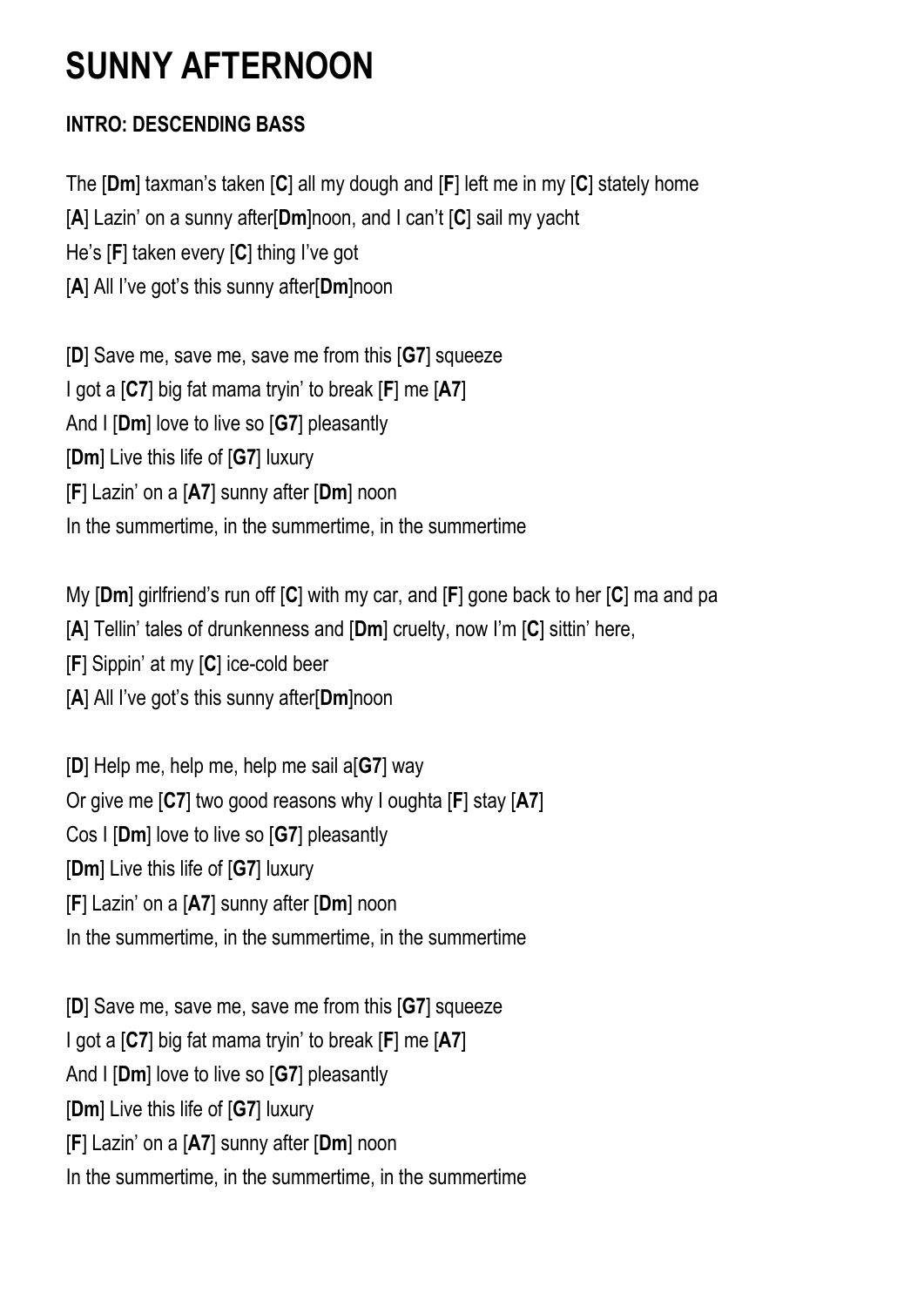# **CAN'T TAKE MY EYES OFF YOU**

You're just too **(C)** good to be true, Can't take my **(Cmaj7)** eyes off you, You'd be like **(C7)** heaven to touch, I wanna **(F)** hold you so much, At long last love **(Fm)** has arrived, I thank **(C)** God I'm alive, You're just too **(D)** good to be true, **(Dm)** Can't take my **(C)** eyes off you.

Pardon the **(C)** way that I stare, There's nothing **(Cmaj7)** else to compare, The sight of **(C7)** you leaves me weak, There are no **(F)** words left to speak, But if you **(Fm)** feel like I feel, Please let me (C) know that it's real, You're just too **(D)** good to be true, **(Dm)** Can't take my **(C)** eyes off you.

#### **BRIDGE**

**(Dm)** Dah da, dah da, **(G)** dah da da-da-dah **(C)** Dah da, dah da, **(C)** dah da da-da-dah **(Dm)** Dah da, dah da, **(G)** dah da da-da-dah **(C)** Dah da, dah da, **(A7)** daaaaaaah!

#### **CHORUS**

I love you **(Dm)** baby, and if it's **(G)** quite all right, I need you **(C)** baby, to warm a **(A7)** lonely night, I love you **(Dm)** baby, **(G)** trust in me when I **(C)** say, **[A]** Oh pretty **(Dm)** baby, don't bring me **(G)** down I pray, Oh pretty **(C)** baby, now that **(A7)** I've found you, stay, And let me **(Dm)** love you, Baby, let me **(G)** love you **(G)**

#### **REPEAT VERSE 1 REPEAT BRIDGE REPEAT CHORUS**

You're just too **[C]** good to be true.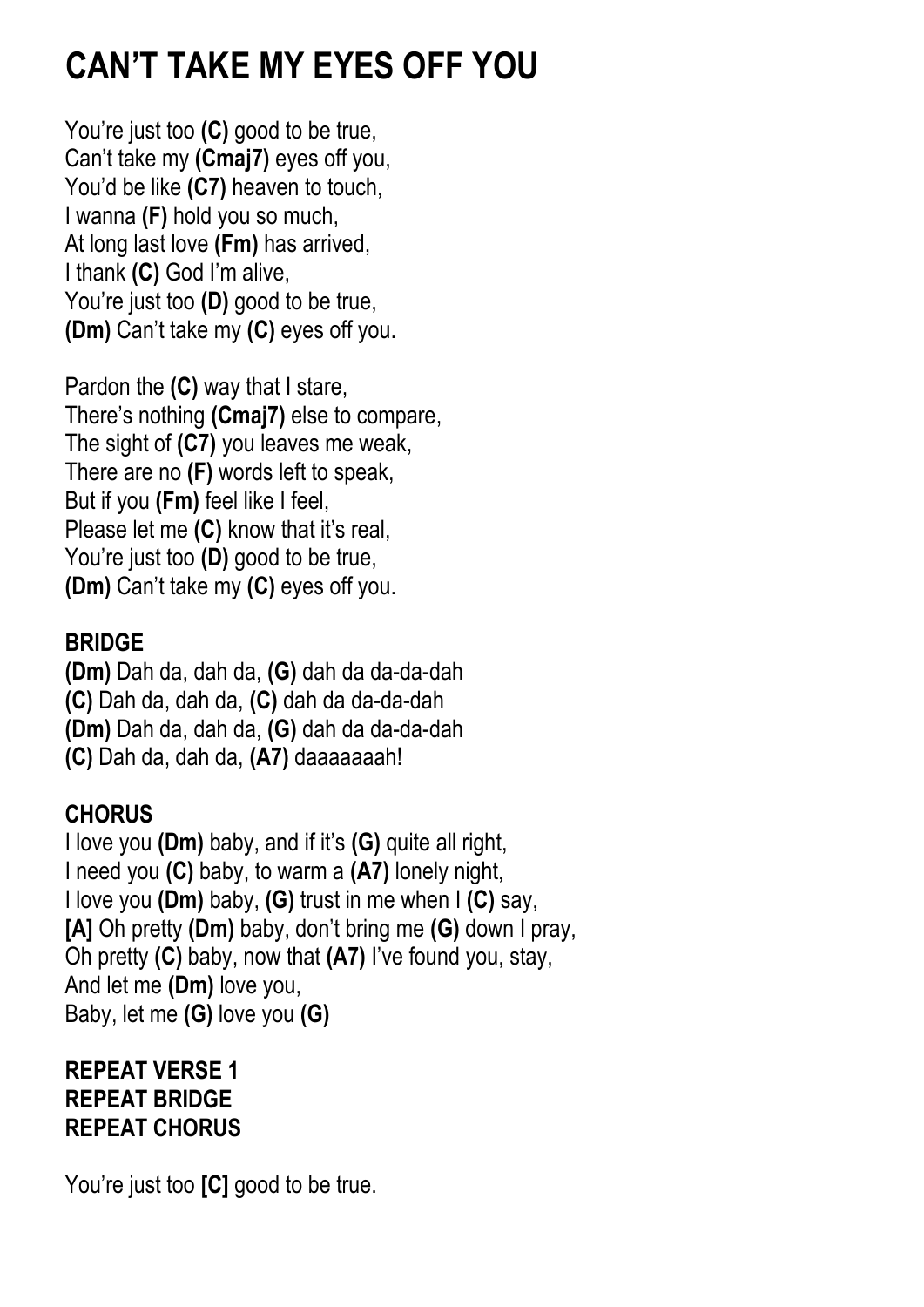# **BLUE SUEDE SHOES**

Well it's [**C**] one for the money [**C**] Two for the show [**C**] Three to get ready Now [**C**] go [**C**] cat [**C**] go But [**F**] don't you, step on my blue suede [**C**] shoes You [**G**] can do anything But lay [**F**] off of my blue suede [**C**]shoes.

Well, you can [**C**] knock me down [**C**] Step in my face [**C**] Slander my name all [**C**] over the place [**C**] Do anything that you [**C**] want to do, But [**C**] uh-uh Honey, lay [**C**] off [**C**] of my [**C**] shoes [**F**] Don't you, step on my blue suede [**C**] shoes You can [**G**] do anything But lay [**F**] off of my blue suede [**C**] shoes

You can [**C**] burn my house [**C**] Steal my car [**C**] Drink my liquor from [**C**] an old fruit jar [**C**] Do anything that you [**C**] want to do, But [**C**] uh-uh Honey, lay [**C**]off [**C**] of my [**C**] shoes [**F**] Don't you, step on my blue suede [**C**] shoes You can [**G**] do anything But lay [**F**] off of my blue suede [**C**] shoes

### **INSTRUMENTAL**

### **REPEAT FROM START**

**ELVIS IMPRESSIONS**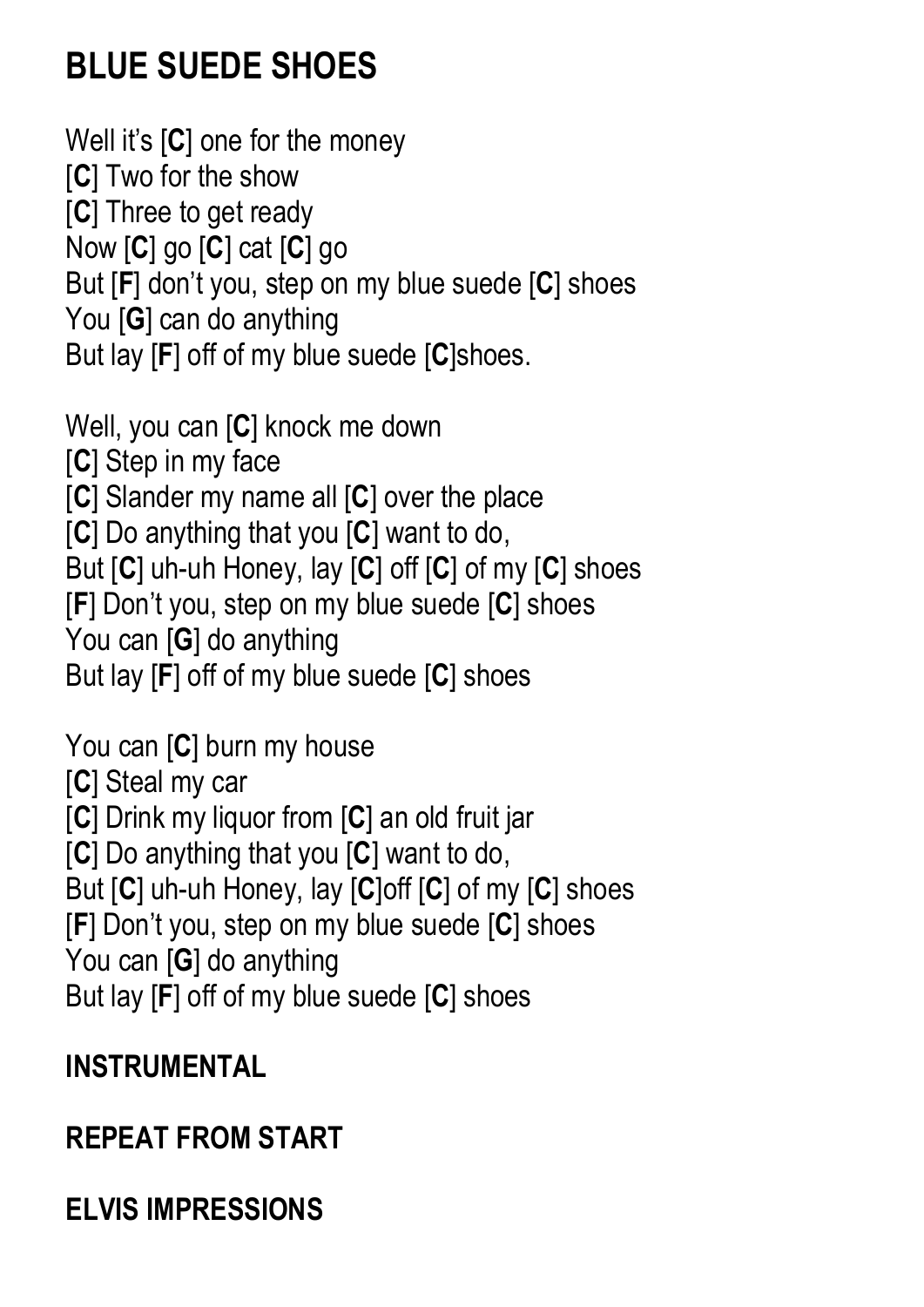# **FIVE FOOT TWO, EYES OF BLUE**

**Play whole song:**

- **1 kazoos**
- **2 all singing**
- **3 solo singing**
- **4 uke instrumental**
- **5 all singing**

**[C]**Five foot two**, [E7**]eyes of blue But [**A7**]oh! what those five foot could do, Has [**D7**]anybody [**G7**]seen my [**C**]girl?

[**C**]Turned up nose, [**E7**]turned down hose [**A7**]Never had no other beaus. Has [**D7**]anybody [**G7**]seen my [**C**]girl?

Now if you [**E7**]run into a five foot two, [**A7**] covered in fur, [**D7**]Diamond rings and all those things, [**G7**]Betcha' life it [**D7**]isn't [**G7**]her, [**G**]But...

[**C**]Could she love, [**E7**]could she woo? [**A7**]Could she, could she, could she coo? Has [**D7**]anybody [**G7**]seen my [**C**]girl?

**AT END:** Has [**D7**]anybody [**G7**]seen my [**C**]girl? **(x2)**